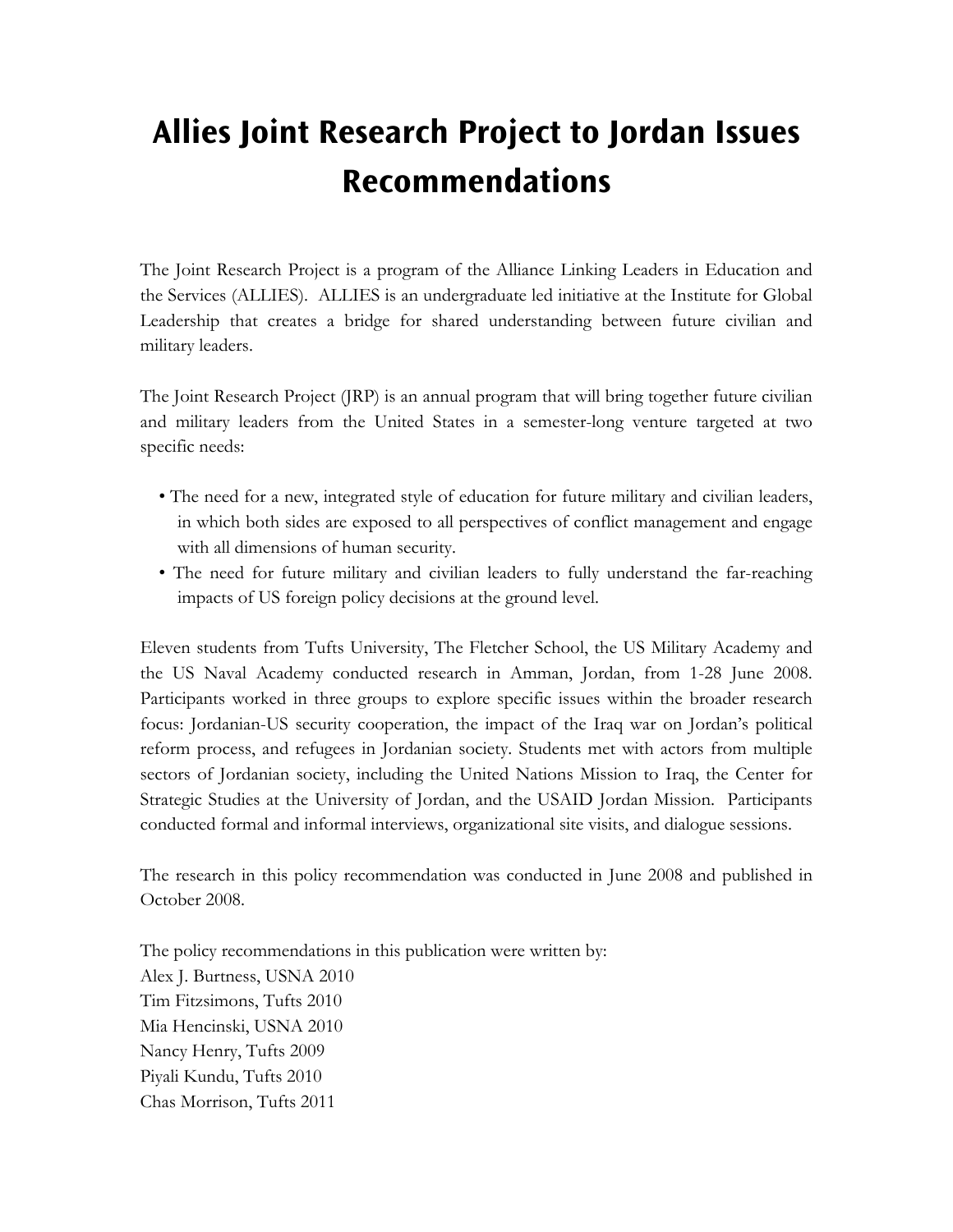Margaret O'Connor, Tufts 2010 Ivette Tarrida, Fletcher 2009 Alex Taylor, Tufts 2009 Zachary Tedoff, USMA 2009 Sally White, USMA 2009

# **UNITED STATES DEMOCRACY PROMOTION IN JORDAN**

## **INTRODUCTION**

In 2003 the United States embarked upon a long-term strategy to defeat terrorism and secure peace and stability by supporting democratic transitions in the Middle East. This strategy was the underlying principle of what is now known as the "Freedom Agenda," the Bush Administration's foreign policy paradigm for Arab states.

In the case of the Hashemite Kingdom of Jordan, popular perceptions of US actions in the region have significantly undermined the credibility of US democracy promotion efforts within Jordan.

The Freedom Agenda has been institutionalized through funding allocations and new bureaucracies and, as a result, the next administration is likely to continue the US' pursuit of democratic transformations in the Middle East. Credibility is key to the success of these efforts. Therefore, the United States can and must take immediate steps to reduce inconsistencies in American regional strategy that exist in the mind of Jordanians.

#### **BACKGROUND**

In response to the terrorist attacks of September 11, 2001, the Freedom Agenda was conceived to reduce the appeal of extremist ideology by promoting liberal ideals and democratic institutions in the Middle East. Three new State Department programs have been created as tools of the Freedom Agenda: the Broader Middle East and North Africa Initiative; the Bureau of Democracy, Human Rights and Labor; and the Middle East Partnership Initiative. In Jordan specifically, the USAID budget for democracy and governance has increased from \$500,000 in 2002 to \$15 million in 2006<sup>1</sup>. These new programs and funding increase represent an institutionalization of the Freedom Agenda, which appears unlikely to be dismantled in the near future<sup>2</sup>.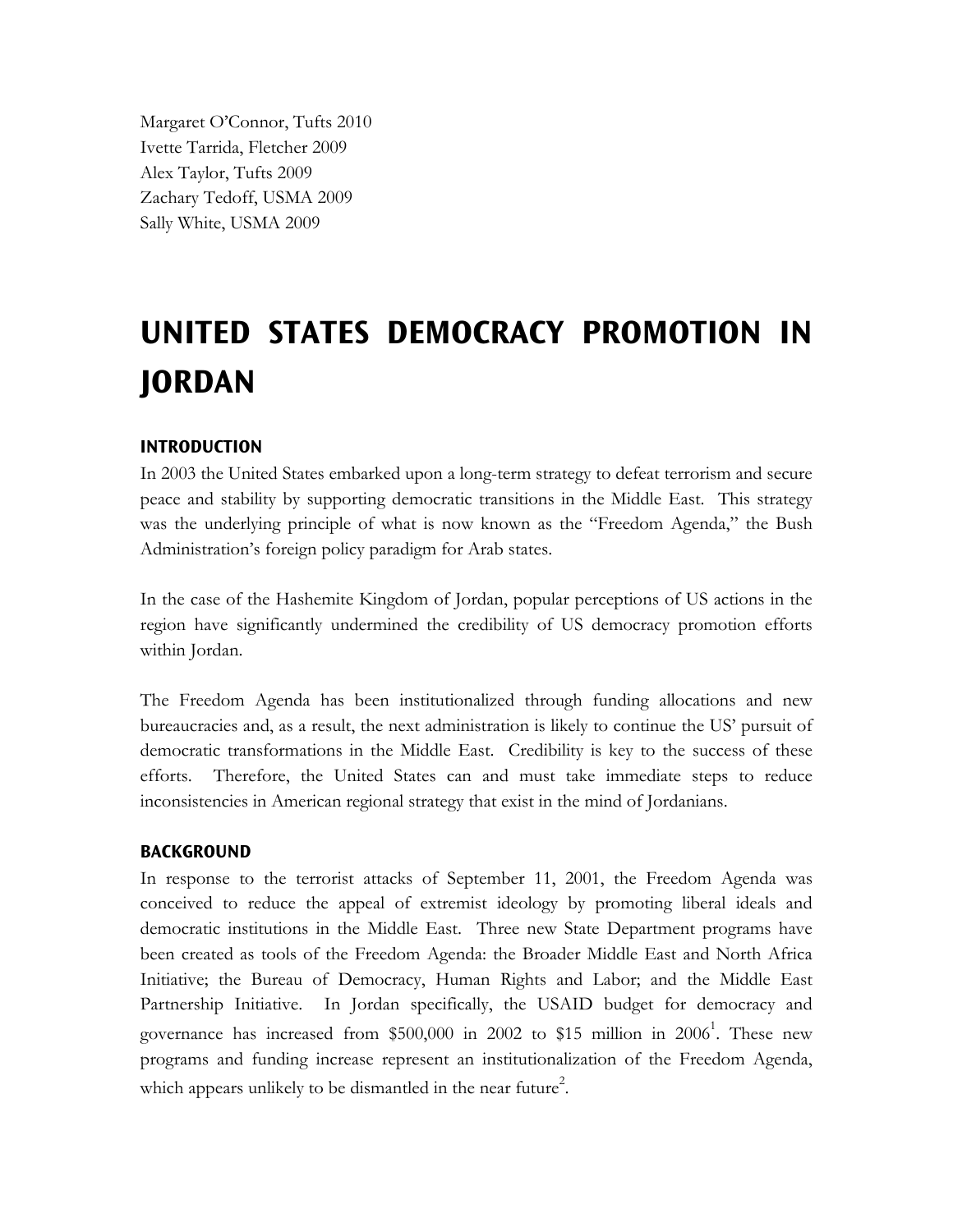Despite new apparatuses and increased funding for democracy promotion efforts, Jordanians are skeptical of the United States' commitment to democracy in the Middle East because of other regional policies. Many Jordanians see American treatment of political Islamist parties as hypocritical. Former secretary of Jordan's foremost opposition party, the Islamic Action Front (the political wing of the Muslim Brotherhood in Jordan), Dr. Latif Arabiyat asserted that American suspicion had prevented cooperation in areas of shared democratic interest such as women's political participation, education, and expanded civil liberties. "I am sorry to say the US gave some very bad signs from the outside: 'All Islamists are terrorists'," he said<sup>3</sup>. The United States' 2006 refusal to accept Hamas as the democratically elected ruling party of the Palestinian Authority had an enormous impact in Jordan where more than half of the population is of Palestinian descent<sup>4</sup>. It was seen as proof that the United States only supports democracy when it finds elections outcomes favorable.

Furthermore, Jordan's own democratic reform process has made questionable progress in recent years. According to Human Rights Watch, in 2007 Jordan had "regressed in protecting basic rights," such as the freedom of speech, the press, and assembly<sup>5</sup>. However, that same year the United States indicated that Jordan was making democratic progress by awarding over \$117 million in grants through USAID's cash transfer program. The distribution of these transfers is conditional upon Jordan's fulfillment of designated policy reforms set annually<sup>6</sup>. By distributing these transfers in 2007 the United States gave the appearance of satisfaction with the level of democratic reform in Jordan, which conflicts with the assessment by Human Rights Watch. Jordan's importance as a strategic ally in the Iraq War has made it politically difficult for the United States to pressure the Jordan to make political reforms beyond those favorable to the government of Jordan.

In the opinion of many Jordanians interviewed in June 2008, American support for a stalling domestic reform process and US regional rejection of legitimate Islamist parties indicate insincerity regarding the promotion of democracy in the region. As a result, the credibility of US efforts in Jordan has been damaged. According to USAID representatives in Jordan, in recent years Jordanian organizations have rejected USAID offers for funding<sup>7</sup>. Mizan is a Jordanian organization that uses the law to pursue its democracy and human rights agenda: it provides legal counsel to vulnerable populations and lobbies Jordan's Parliament to amend civil society laws. Mizan will not accept funding from the United States because negative perceptions of American motives would damage Mizan's own legitimacy in the eyes of its constituents<sup>8</sup>.

Local, grassroots organizations like Mizan are a testament to the efforts of ordinary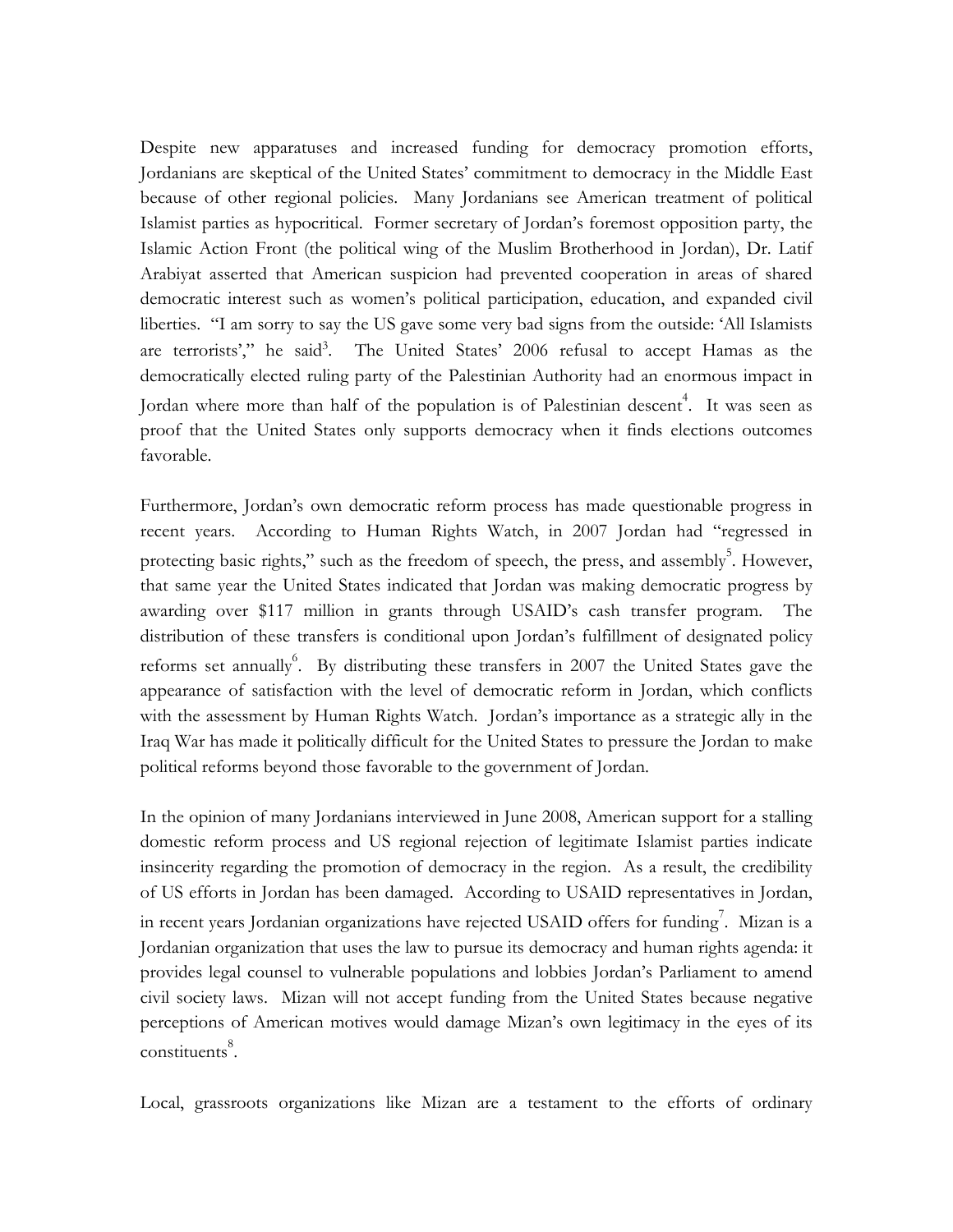Jordanians to pressure their government for reforms. Ultimately, successful democratic transformation in Jordan will rely on this kind of bottom-up domestic impulse combined with political will from the top. For example, in 1989 King Hussein called for parliamentary elections for the first time in over 20 years in response to domestic pressure. Two years later, he launched the National Charter, which allowed for political parties in Jordan<sup>9</sup>. Public opinion surveys conducted by the Center for Strategic Studies at the University of Jordan in 2007, indicate that the desire for democracy in Jordan remains strong, with Jordanians indicating an overwhelming preference for a democratic system (defined by political freedoms) to an authoritarian system of government<sup>10</sup>. US democracy promotion in Jordan hopes to amplify this desire for democratic transformation.

However, the United States must walk a fine line between supporting the gradual adoption of liberal values at the grassroots level, and actively encouraging top-down institutional change. For the United States to initiate or lead either of these efforts would be inappropriate and ineffectual; democratic reform in Jordan must be accomplished by Jordanians. Because of a convergence of interests, it is likely that the United States will continue its efforts to support reform. In order for American support to have a positive impact, it must have legitimacy among Jordan's population. This requires assuaging the skepticism many Jordanians currently have about the United States.

## **RECOMMENDATION 1: TONE DOWN THE RHETORIC OF THE "FREEDOM AGENDA"**

The United States should limit the ambitious rhetoric of the "Freedom Agenda" and its democracy promotion exhortation so that it is more consistent with the feasible range of action and attainable goals.

The continued military presence of the United States in Iraq and the electoral success of Islamist movements, specifically the IAF in Jordan and Hamas in Palestine, have increased the United States' anxiety over regional security. In the interest of security, the United States has strengthened its support of incumbent regimes in Arab states rather than pressuring these regimes to reform. Rhetoric meant to promote and praise democratic reform in Jordan that does not acknowledge the inconsistencies between the United States' security interests and its ability to advocate real progress undermines the perceived commitment of US calls for democracy and support for civil society reform actors in Jordan. Additionally, the Freedom Agenda does not recognize that the pace of democratic reform will ultimately be driven by domestic factors and not external pressure. Therefore, US exhortation that outstrips the slow, top-down reform process in Jordan worsens the gap between US rhetoric and reality. The United States can move to close this gap by:

• Limiting its praise for the Jordanian regime for reforms that have not created wide-scale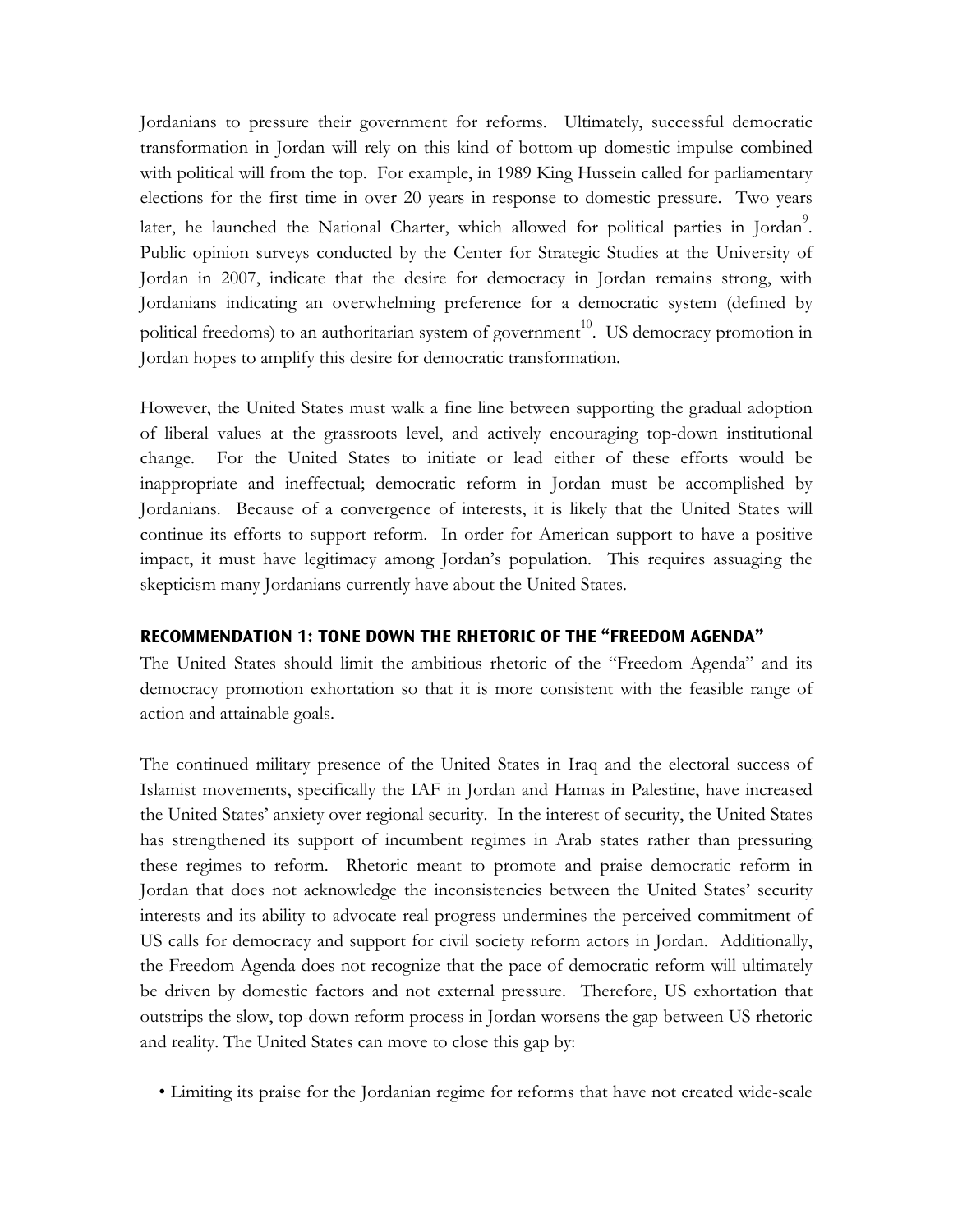political effects;

- Taking into account how the perception of the US' regional interests (especially in Iraq) and policies affects the credibility of its pressure for political reform in the eyes of the Government of Jordan;
- Redefining the goals of promoting political reform for Jordan from a western-style vision of participatory democracy to a vision of a political system that addresses the demographic realities (Palestinians, tribal influences, new economic classes) and political needs of Jordanians;

## **RECOMMENDATION 2: IDENTIFY ATTAINABLE POLITICAL GOALS**

The United States should focus its democracy promotion efforts on attainable political goals in Jordan such as youth engagement, civil education, and building tools for an independent press and media.

In order to close the gap between rhetoric and realistic capabilities, the United States must also identify, define, and implement a more attainable set of goals to support reforms in Jordan. As described by Marina Ottaway, "The most promising projects are those where the interests of the United States, the regime, and reform advocates overlap." Identifying these nexuses of interests is key in formulating realizable reform projects. Attainable projects in addition to a more reasonable rhetoric from the US on democratic reform would realign the United States' message, goals, and on-the-ground efforts into a cohesive strategy with tangible outcomes. Areas of focus should include:

- Youth engagement The United States should fund programs that work on youth outreach to build community and promote civic as well as economic capacity building and opportunities.
- Civic Education The United States should encourage Jordanian groups to develop a "Civic Curriculum" for schools and general public awareness campaigns.
- Supporting independent press and media projects The US should fund efforts to expand internet access, blogging, community radio, and efforts to reform the Press Law.

## **RECOMMENDATION 3: ENGAGE WITH THE ISLAMIC ACTION FRONT (IAF)**

The IAF should be included in US outreach to Jordanian political parties, in order to gain a more holistic view of Jordanian politics and identify projects that a wider set of reform advocates will support.

By engaging with the IAF, the strongest opposition party in Jordan, the United States can learn important lessons about the current state of political discourse in Jordan, the efficacy of various models for organization and mobilization, and new opportunities to push the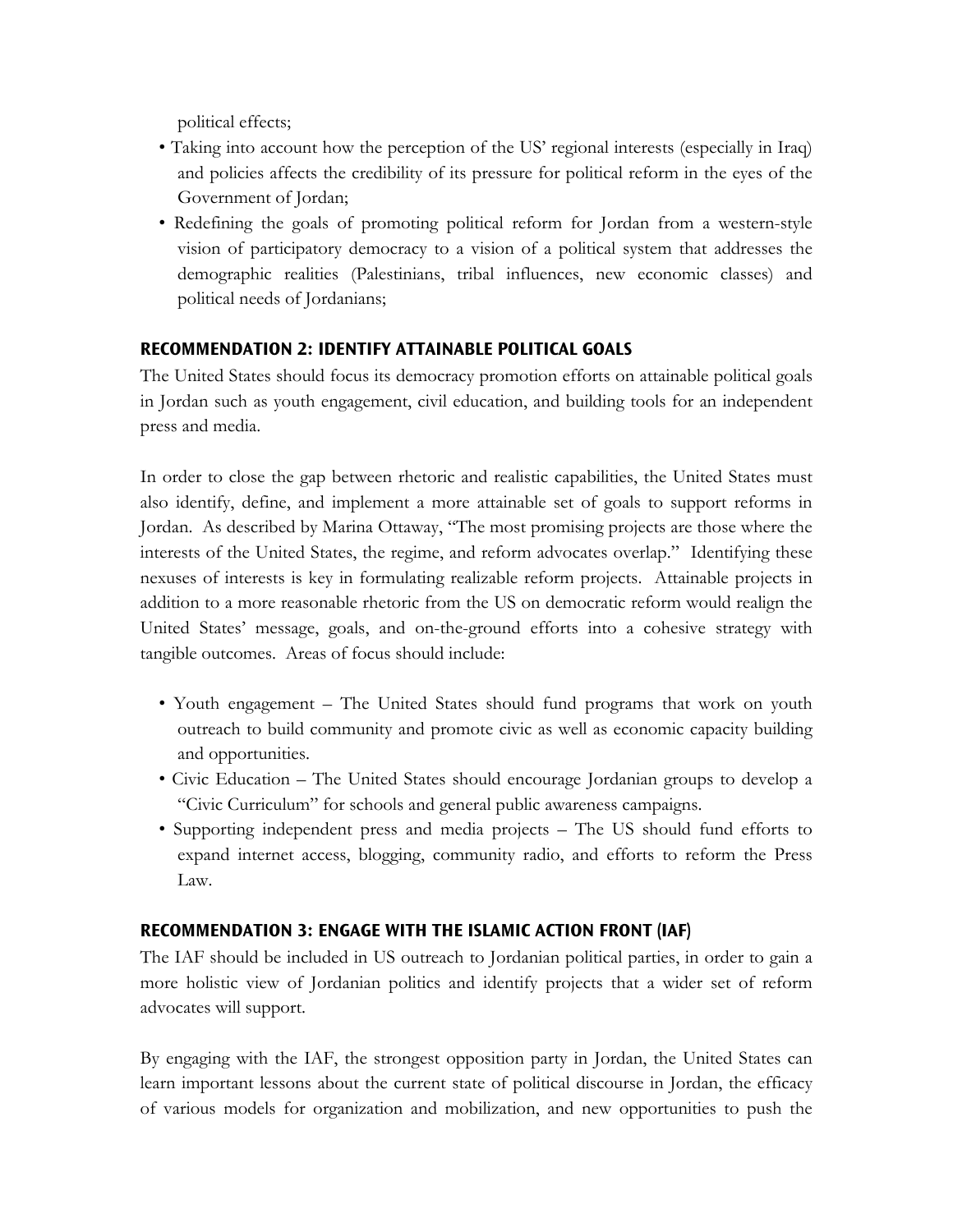reform process forward. Only talking to the Government of Jordan and civil society actors that will say what the US wants to hear in order to receive American funding will not deliver a clear picture of political realities. It is possible to discuss the challenges of political reform with the Muslim Brotherhood and shared democratic interests while still disagreeing on certain political platforms of the IAF. Inclusion of the IAF, one of the most important political entities in Jordan, in a larger engagement effort with political parties and Jordanians citizens need not confer legitimacy on all the positions held by the IAF. However it can lead to a richer and more balanced reform effort in Jordan whereby both external and internal reformers apply different sets of strengths and contribute competing visions.

#### **RECOMMENDATION 4: CHANNEL DEMOCRACY AID THROUGH DIFFERENT SOURCES**

American funding for democracy promotion should not be channeled through the State Department, but rather though organizations with a degree of separation from other foreign policy actions, such as the United Nations Development Program (UNDP), the National Democratic Institute (NDI), the National Endowment for Democracy (NED), the International Research and Exchanges Board (IREX), or other international and regional non-governmental organizations.

The development of democratic culture in the Middle East is a long-term interest of the US. This goal is often incongruent with the US' short-term diplomatic and security goals. Association with widely unpopular US foreign policy and geopolitical interests as represented by the State Department and USAID undermine the efficacy of programs funded by these sources. Many civil society actors and reformers in Jordan refuse to take funding from the US Government because it taints their credibility in the eyes of the Jordanians they hope to reach or serve. In order to fund worthy and credible Jordanian reformers, it is better for democracy promotion aid to come from sources with a level of separation from the US Government. Channeling funding through more independent groups such as UNDP, NDI, NED, IREX, and NGOs can provide that degree of separation and allow US funds to reach credible Jordanian organizations that would otherwise not be able to utilize American funds.

## **SUPPORTING EVIDENCE**

Many Jordanian civil society actors themselves described the credibility challenges of the United States' involvement with democracy promotion in Jordan. According to Mohammed Abu Rumman, a journalist of the *Al-Ghad* Arabic Daily, US calls for democracy were taken less seriously by the Jordanian Government and Jordanian civil society due to developments of 2006-2007: deterioration of security in Iraq, the election of Hamas in Palestine, and the relative empowerment of Iran in the new regional dynamics. These events forced the United States to pull back from applying adamant pressure on friendly, authoritarian regimes in the region to undertake political reforms. This lessening of pressure discredited the US calls for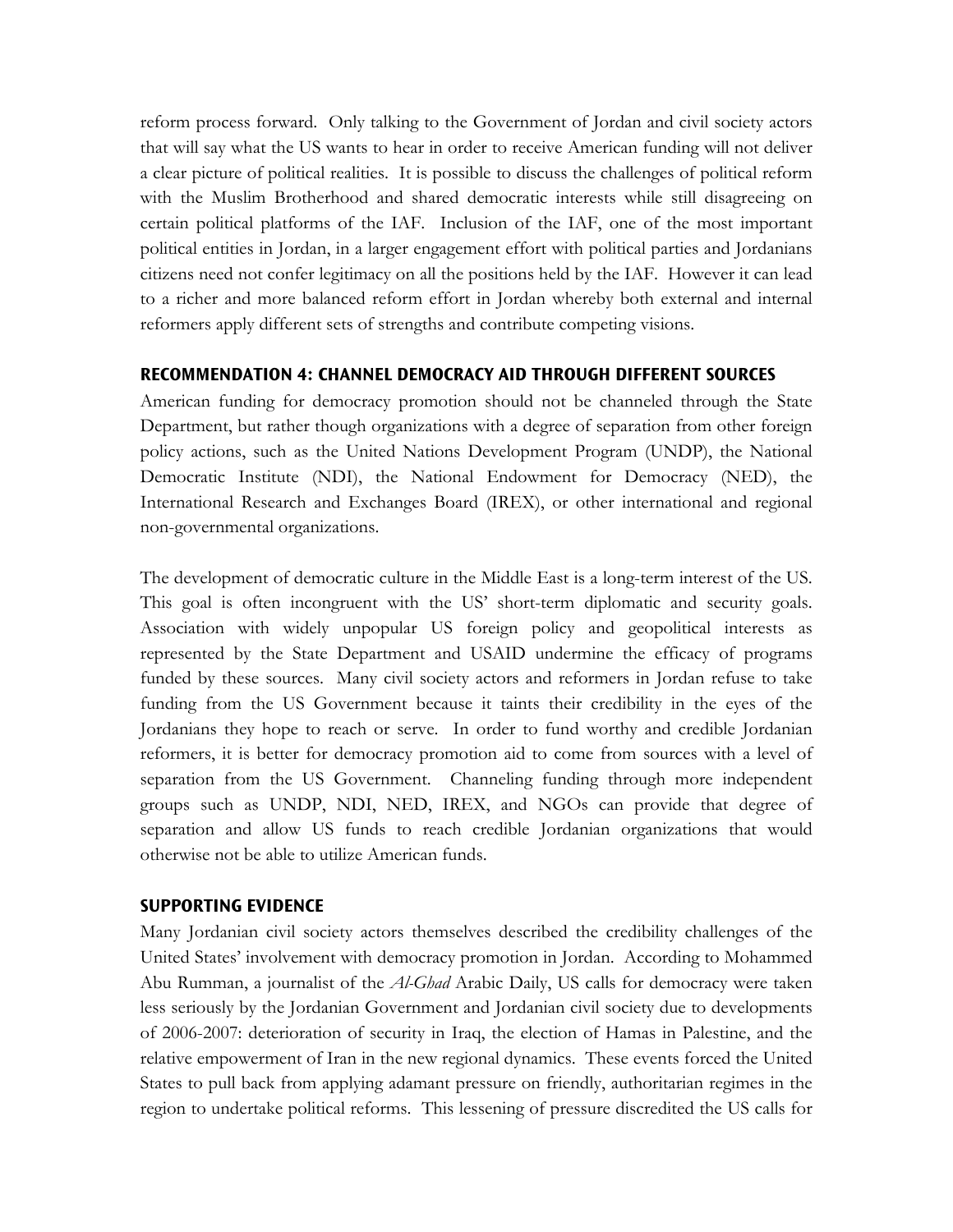reform in the eyes of civil society actors in Jordan and the region. Rumman claims that civil society actors and academics in Jordan will be wary of any renewed, vigorous calls for democracy from the United States.

Additionally, the United States' regional policies create a quandary for Jordanian civil society actors to navigate if they are to accept American funds and maintain credibility in the eyes of Jordanian citizens. Numerous sources indicated that there are instances of Jordanian NGO's involved with political reform, human rights advocacy, and governance issues rejecting USAID funds. The director of Mizan (see Background section), Ms. Eva Abu Halaweh, explained that she will not accept American funding because the United States does not have an acceptable human rights record and the people who seek assistance from Mizan (whether Jordanian, Jordanian of Palestinian descent, or refugees from Iraq) harbor suspicions of the US' ulterior motives as a result of the Iraq war and American support for Israel. Whether or not these suspicions are founded or unfounded, the perceptions of the United States and mistrust of US involvement can discredit any civil society organizations that directly partner with the United States.

Since direct US support for democracy promotion is suspect in the eyes of Jordanians, the United States should both redirect some of its governance aid to Jordan through independent institutions, as well as focus its own direct, visible spending on attainable goals that are in alignment with a more modest rhetoric. These attainable goals should be areas of shared interest between the US government, government of Jordan, and civil society actors such as youth engagement, civil education, and independent media. According to Save the Children, 60 percent of Jordan's population is under 24 years old and 70 percent of youth one year out of school are still unemployed. In a society where the unemployment rate is officially 13.5 percent (and unofficially closer to 30 percent), unemployed, educated youth may search for opportunities outside  $\left[ \text{ordan}^{11} \right]$ . With the current demographics, development of economic opportunities and training programs for youth are highly suit Jordan's economic interests, and also the security interests of the United States. Similarly, civic education and the growth of independent media are congruous both with King Abdullah's National Agenda and with the United States' goal of spreading liberal democratic ideals. According to Sami Zubaidy, a journalist for the Jordanian daily *Al-Rai*, internet newsmedia has great potential to become a thriving arena for political discourse because internet publications can claim liberties restricted by current Press Laws in Jordan. However, the high cost of internet remains the greatest barrier to the growth of this arena (Zubaidy). US support for Jordan's internet infrastructure is a tangible project that is likely to support political openness and impact positively on Jordanian's opinion of the US government.

#### **THE WAY FORWARD**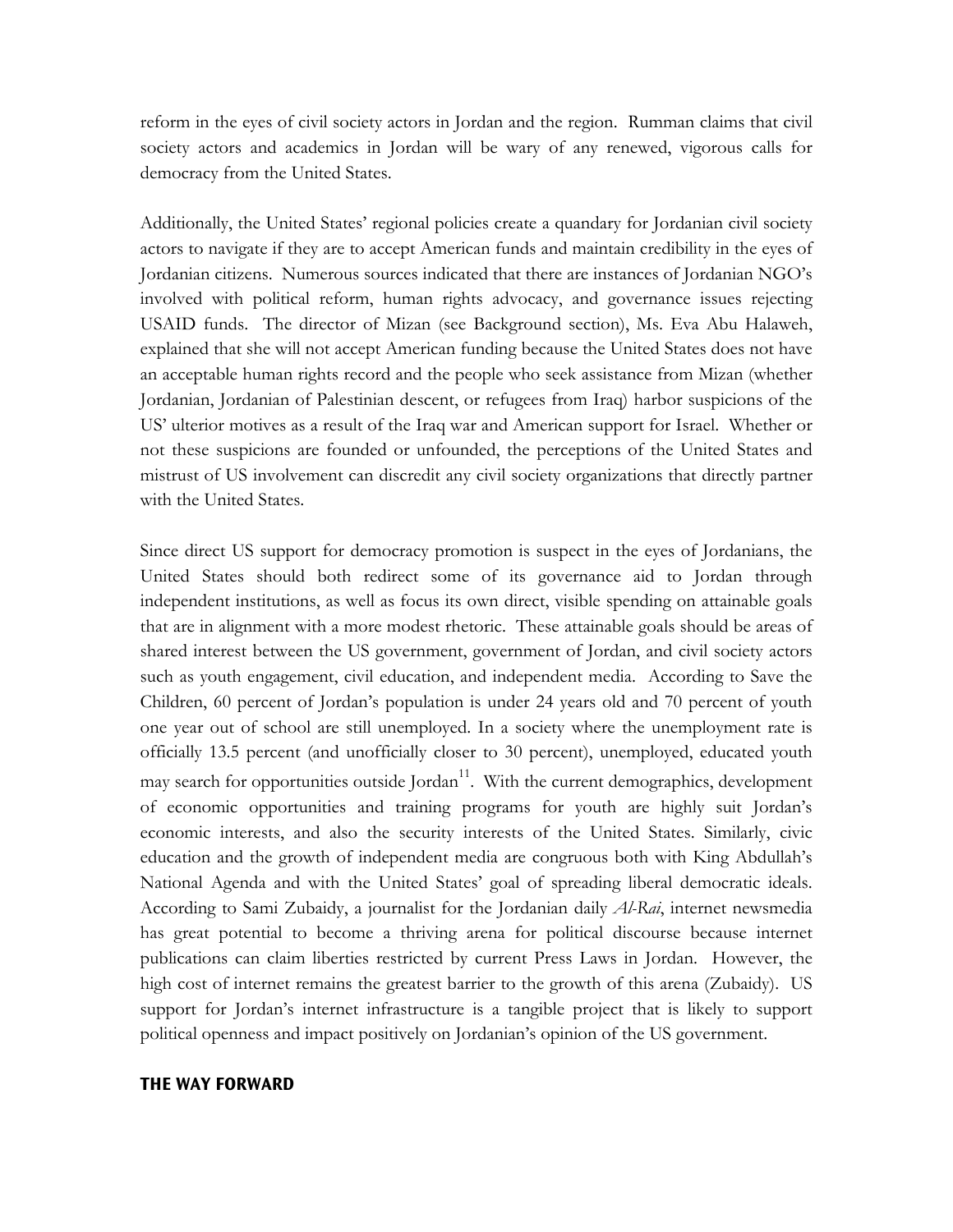Ultimately democratization is a Jordanian process dependent on domestic political will. Any external democracy promotion efforts must look to identify areas where incentives exist and align with the goals of various sectors of Jordanian society. At the level of high politics, the key to US efforts is to creatively market pro-reform aid programs to the Jordanian leadership as a necessary measure to maintain domestic stability. Among the general population, the goals of US democracy promotion should be modest and seek ways to support those needs identified by Jordanians themselves.

1 USAID Jordan. Sector Profile: Democracy and Governance. June 2007.

2 Miniter, Paulette Chu. "Why George Bush's 'Freedom Agenda' is Here to Stay." Web Exclusive. Aug 2007. *Foreign Policy*. http://www.foreignpolicy.com/story/cms.php?story\_id=3959. Accessed 5 Oct 2008.

3 Arabiyat

4 "Hashemite Kingdom of Jordan". Culture Grams World Edition. 2007.

5 Human Rights Watch. "Country Summary: Jordan". Jan 2008. www.humanrights.org. Accessed 12 May 2008.

6 Stevens

7 Ibid

8 (Halaweh)

9 Choucair, Julia. "Illusive Reform: Jordan's Stubborn Stability". Carnegie Endowment for International Peace.

10 Braizat, Fares. "Democracy In Jordan 2007". Center for Strategic Studies, University of Jordan. December 2007.

11 Country Report: Jordan. *CIA World Factbook*. 2 Oct 2008. www.cia.gov/library/publications/the-worldfactbook/geos/jo.html (3 Oct 2008).

## **UNITED STATES-JORDANIAN SECURITY COOPERATION**

#### **INTRODUCTION**

The Hashemite Kingdom of Jordan has proven to be one of the United State' most valuable Middle Eastern allies. Its geo-strategic location enables it to play a major role in the region, but being small and lacking natural resources, it also predestines it for greater vulnerability as its fate is tied to the political and economic futures of its neighbors. In its efforts to promote a secure and stable Iraq, US foreign policy in the Middle East needs to empower Jordan as a country and as a regional leader.

### **BACKGROUND**

Jordan's relationship with Iraq incorporates both Iraqi relations with other regional actors and the over-arching regional strategy of the Hashemite Monarchy. In its traditional role as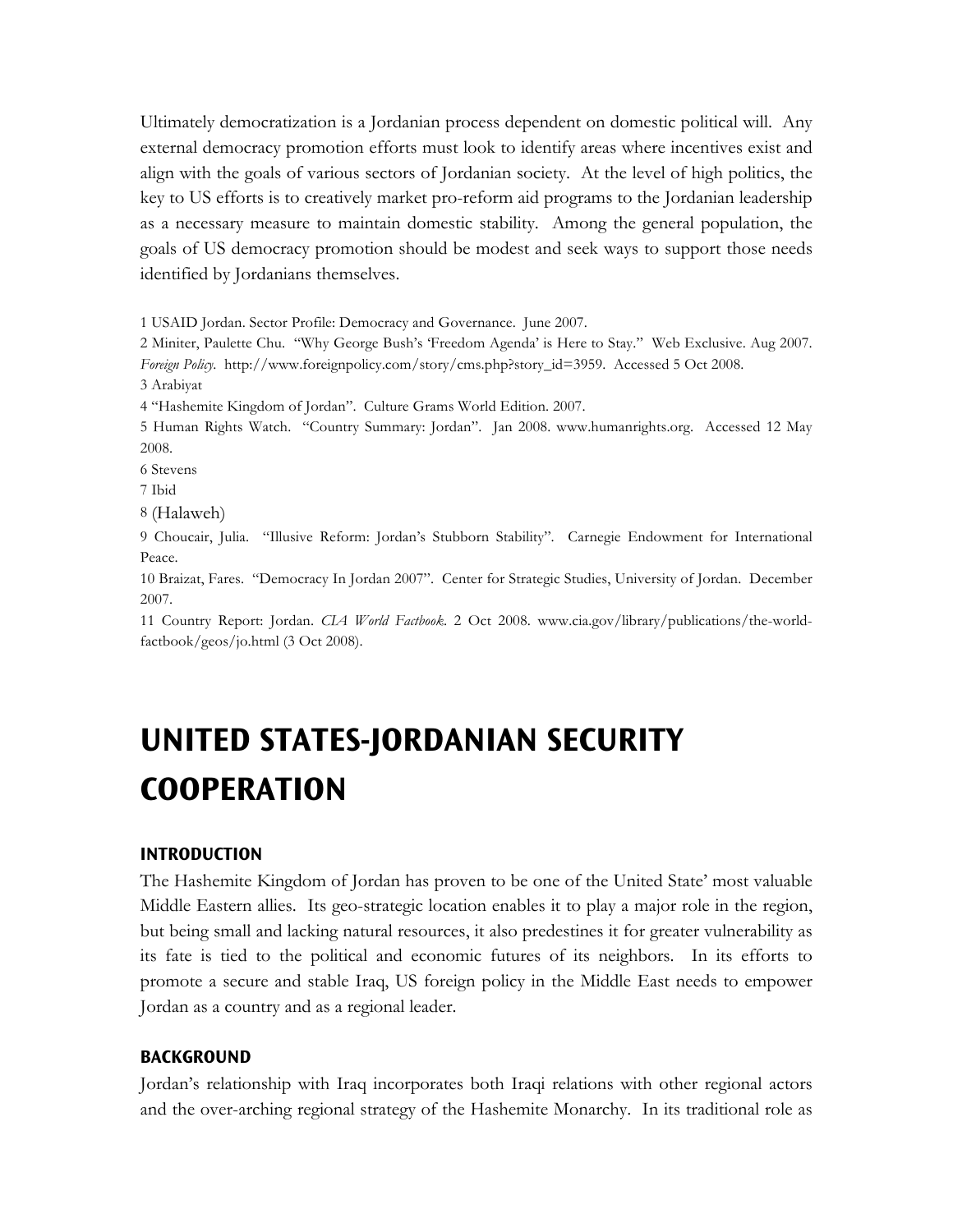the inter-Arab mediator, Jordan has often sought to bring about a peaceful cessation to hostilities and has worked to craft an Arab consensus which is amicable to Hashemite interests.

King Abdullah was vehemently opposed to the initial invasion in 2003. He argued that deposing Saddam Hussein from power would upset regional stability and usher in sectarian violence in Iraq, opening the door to external influence. However, once the confrontation between the United States and Saddam Hussein's regime began, Jordan sought to cooperate with the US and has since worked extensively to secure internal peace in Iraq. Jordan was the first Arab state to send an ambassador to Baghdad post-2003, and Jordan's International Police Training Center (JIPTC) trained over 55,000 Iraqi police officers in the aftermath of the invasion. JIPTC, created in June 2003 to address the severe lack of quality police forces inside the new Iraq, rapidly became the world's largest policy academy<sup>1</sup>. At its peak, JIPTC housed and trained 3,720 Iraqi police officers, with classes of over 800 graduating every four weeks<sup>2</sup>. While JIPTC cost the United States \$450 million over the course of four years, Sunni and Shia alike trained and lived together and sectarian identity melted away as policemen learned to prioritize national unity<sup>3</sup>. JIPTC was especially important in that it produced a civil police force as opposed to a national army. Because the complexities of counterinsurgency warfare render an effective police force of greater utility in combating insurgents than traditional military units, JIPTC was a crucial lynchpin in ensuring long term Iraqi stability. Unfortunately, United States funding for JIPTC was cut off in 2007 due to the lack of ability to monitor JIPTC trainees once they returned to Iraq.

The 2003 Coalition invasion of Iraq posed many significant problems for the Hashemite Monarchy. Beyond the traditional understanding between Saddam Hussein and the Hashemites, the advent of representative government in Iraq empowered the Shia majority. The Shia ascendency in Iraq coincided with a renewal in Iranian posturing and Hezbollah advances in Lebanon, leading King Abdullah to famously criticize the rise of a "Shia crescent," stretching from Tehran into the Levant.

The reality of the interconnected destinies of Amman and Baghdad was brought home in November 2005, when Abu Musab al Zarqawi's Al Qaeda in Iraq conducted a series of bombings aimed at civilian targets in Amman. As the Amman bombings demonstrated, instability and insurgency in Iraq are likely to continue to spill-over in Jordan for the foreseeable future. The desire to minimize spill-over violence has played a major role in formulating Jordanian Iraq policy post-2003.

Ultimately, Jordan has played a constructive if limited role in the development of the new Iraq<sup>4</sup>. While many regional actors have sought to destabilize Iraq and provoke chaos in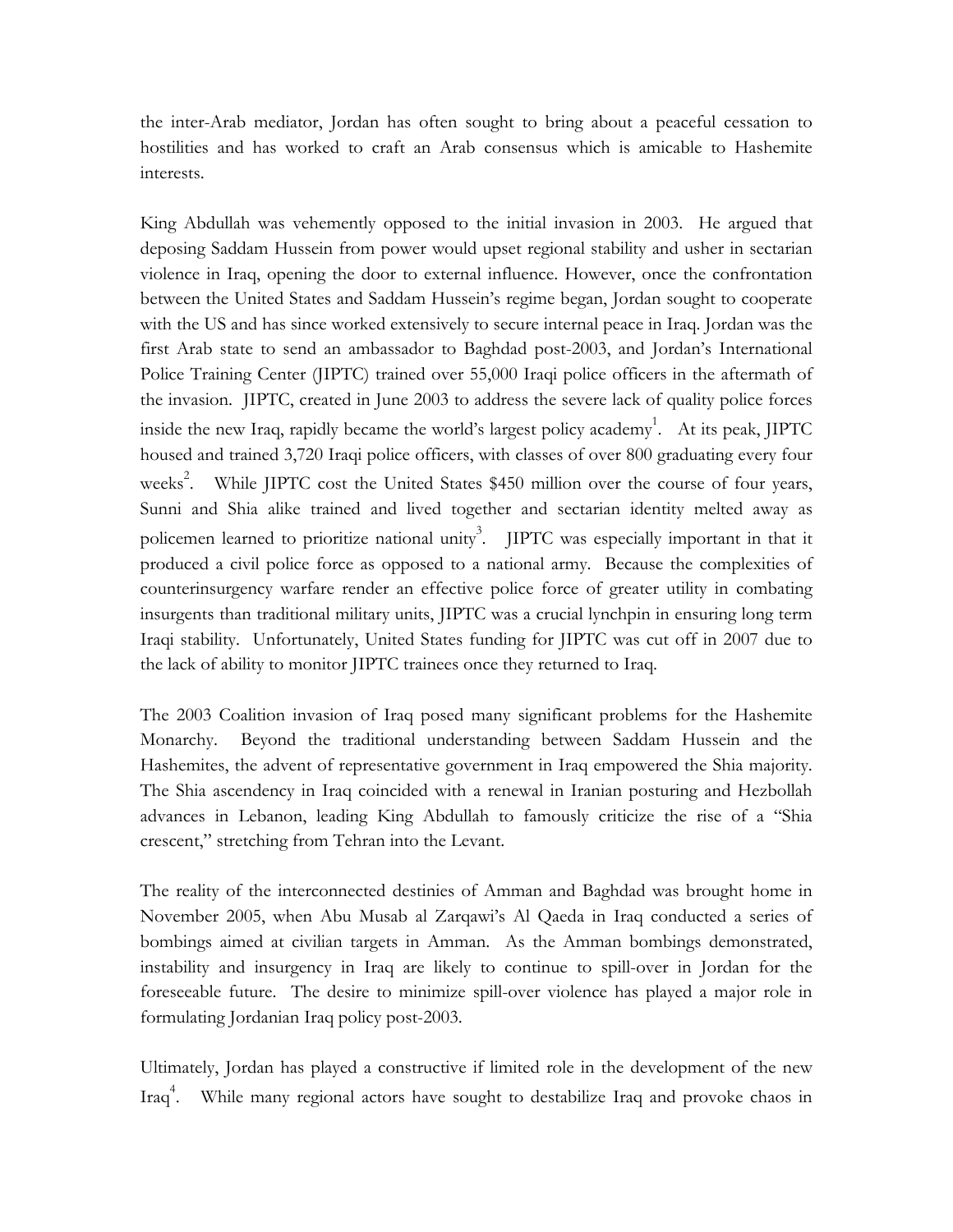order to advance their strategic agendas, Jordan has worked with Iraqi security forces and government officials to rebuild Iraq as a peaceful, secure, and sovereign entity.

Jordan also continues to provide invaluable military assistance to the United States. Nevertheless, the overall balance of consequences of the war on Jordan has been negative:

- Jordan lost its main trading partner, which also supplied highly subsidized oil for 15 years;
- The influx of an estimated 450,000 to 1,000,000 Iraqis has put a strain on Jordan's limited resources and has altered the natural growth of consumer prices;
- As a Sunni power, Jordan is increasingly worried about an influential Iran in Iraq and about exacerbating the Sunni-Shiite divide;
- Jordan has become a terrorist target and is experiencing a rise in domestic extremism.

These consequences constrain Jordan's ability to effectively cooperate with the United States and advance US interests in Iraq.

## **RECOMMENDATION 1: BUILD UP THE CAPABILITY OF THE IRAQI POLICE TO ENSURE SECURITY**

The United States and Jordan should resume their partnership to train and equip Iraqi police officers, in order to gradually and fully restore their responsibility for policing, public order, and counterinsurgency operations. The United States should:

- Propose the establishment of an international fund to resume the training of Iraqi police officers at the Jordan International Police Training Center (JIPTC).
- Conduct an assessment of previous strengths and deficiencies of JIPTC, in order to implement the necessary improvements and ensure the highest quality of training and success.
- Establish the stages of a training process that outlines the path to a self-sufficient Iraqi Police.

## **RECOMMENDATION 2: ALLOW FOR A SUCCESSFUL POLITICAL PROCESS TO ENSURE POLITICAL STABILITY**

The United States should encourage Jordan to spearhead a region-wide diplomatic surge of Arab political engagement with the Iraqi government. The United States should:

• Work with Nayef Zeidan, the new Jordanian ambassador in Baghdad, to actively engage the Iraqi government and other Arab neighbors in an effort to restore Iraq's standing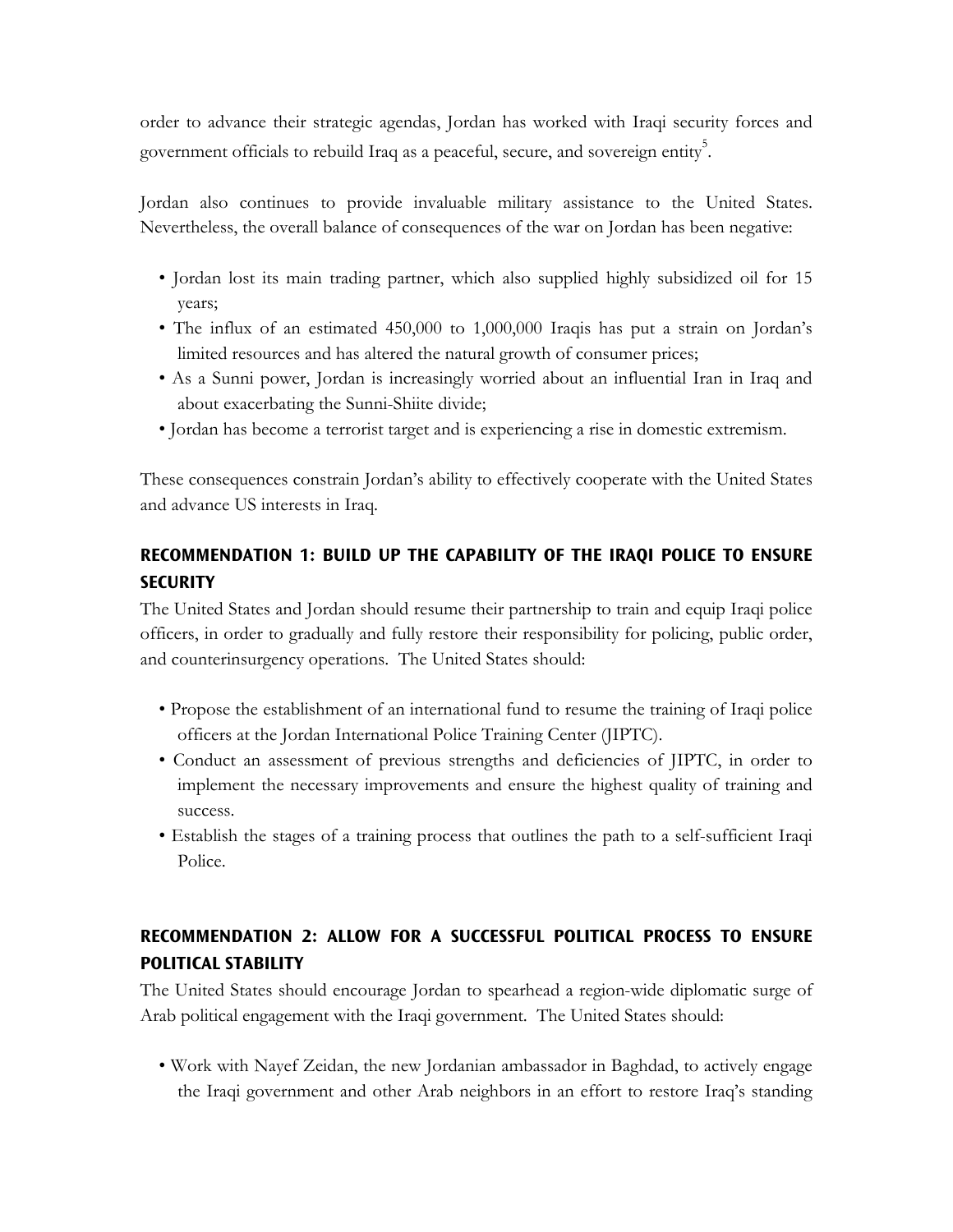within in the Arab world .

- Assist the governments of Jordan and Iraq in reaching out to Iraqis living in Jordan, in an effort to provide for their economic, health, and education needs and to ease their eventual transition back into Iraqi society. The US should encourage the use of Iraqi oil revenues, in effect having Iraq invest in its own future.
- Encourage Jordan to actively discourage the anti-Shia rhetoric aimed at Iraqi refugees.
- Encourage Jordan to reach out to all levels of Iraqi society, in an effort to build bridges between both countries' civil societies to foster constructive relations for the future.

## **RECOMMENDATION 3: ENHANCE THE APPROPRIATE FINANCIAL CHANNELS TO ENSURE RECONSTRUCTION**

The United States should reconsider and re-evaluate the various channels through which it provides financial assistance for the reconstruction of Iraq. The United States should:

- Ensure that funds needed for civilian programs are available through the Department of State or other civilian agencies. The United States should make sure that civilian programs do not see themselves forced to resort to military funding from the Department of Defense.
- Promote the involvement of highly specialized civilian agencies, easing the burden often placed on the military to perform civilian activities.
- Refocus efforts in reconstruction policy to basic infrastructure that improves the quality of life of all Iraqis, while only gradually and subtly pushing for democratic and liberal values.

## **SUPPORTING EVIDENCE**

The above recommendations are based on more than 16 interviews conducted in Jordan in June 2008.

Dr. Mohammad Zweiri, an expert on Iran at the Center for Strategic Studies, identified a number of causes and possible implications for a Jordanian-Iraqi rapprochement, and more broadly, an expansion of Iraqi ties to other Arab states. Subsequent to his visit to Tehran, Iraq's Prime Minister Nouri al-Maliki made his way to Amman to discuss relations with the Jordanian government and King Abdullah personally. Maliki's visit came two years after the Jordanians originally named an ambassador to Iraq, but withdrew Ahmed al Lozi because of security concerns. The visit marked a general sea change in the Arab world in which the status-quo powers began to accept the new, Shia-led Iraqi government. Not only did the Maliki visit embody a breakthrough in Jordanian-Iraqi relations, with a brand new three-year oil deal signed, but it also paved the way for an Iraqi reconciliation with Saudi Arabia.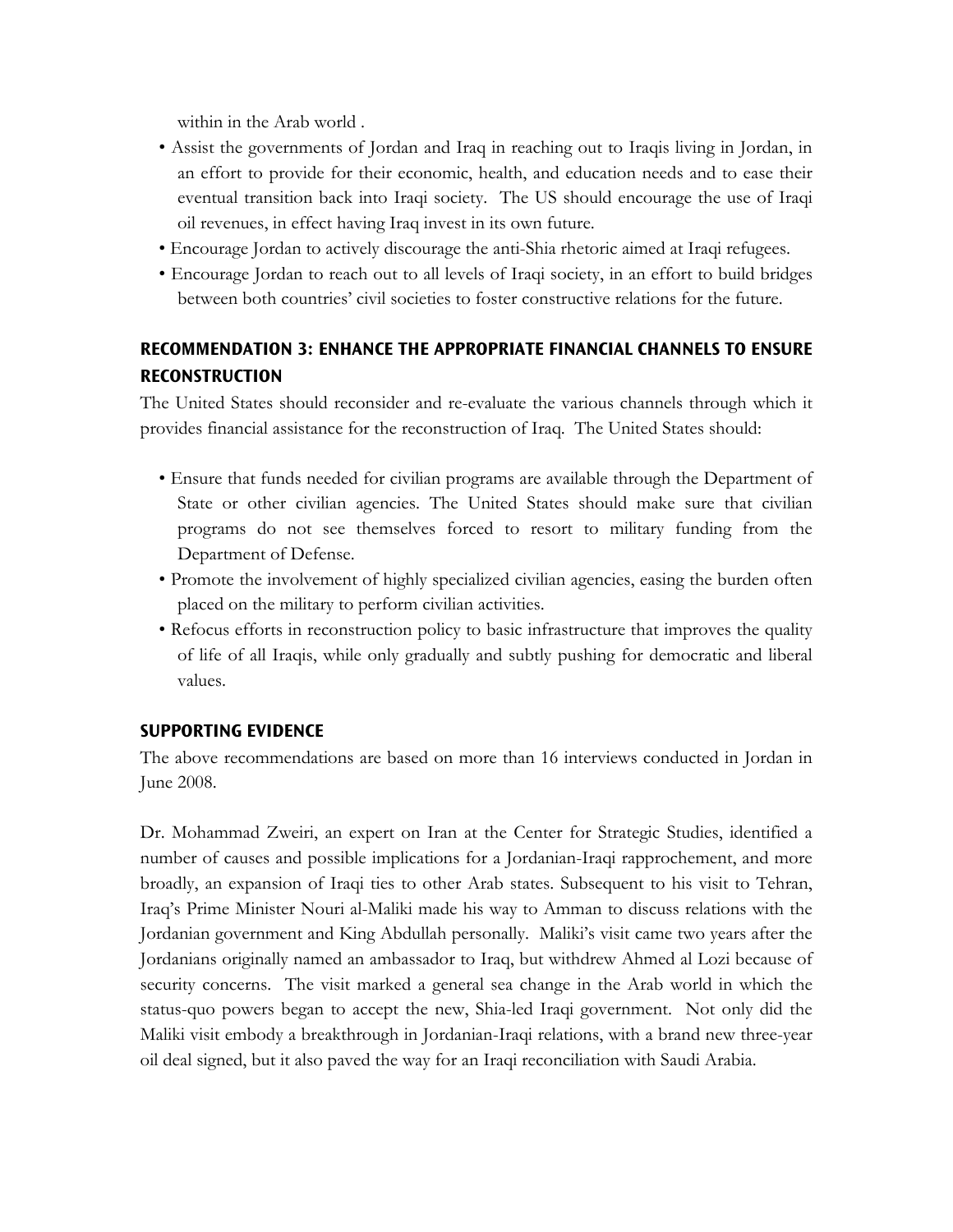According to Dr. Zweiri, many Jordanians are clearly unnerved by perceived Iranian influence in Iraq. Sunni Arabs tend to see a "Shia crescent" falling over the region, extending from Tehran, through Iraq into Syria, and into Lebanon<sup>6</sup>. Iran has gained leverage and influence in Iraq through reaching out to all players in Iraqi politics, regardless of sectarian or ideological affiliation. Through reaching out to all actors inside Iraq, Iran has established a rapport with factions both inside and outside Baghdad. To counterbalance this trend, the United States and Jordan must engage in a similar political game. The U.S. must encourage Jordan to engage in relations with all Iraqi political factions, especially those outside of the central government, including the Awakening Councils and Shia groups in the south. Only by approaching the problem of Iraq as a political contest instead of a security matter can Jordan promote lasting stability. An independent and strong Iraq will never be friendly with Iran because of cultural, historical, and religious reasons<sup>7</sup>. Consequently, Iran's objective in Iraq is to foster disunity and instability. Jordan and the Arab states must vigorously counteract this Iranian maneuvering by fostering closer ties not only with the Baghdad government, but also with marginalized groups throughout Iraqi society $\overset{8}{\cdot}$ .

According to interviews with NGO officials, King Abdullah is using the wedge issue of anti-Shiism, coupled with a nationalist appeal, against Iraqis to bolster his own standing. Given Jordan's economic downturn, rising costs, and high oil prices, the new Iraqi republic is an easy rhetorical target. While this does give the Monarchy an important scapegoat, it damages the long term Iraqi-Jordanian relationship. The State Department is aware of the Monarchy's vacillation on this subject and has approached senior NGO officials to try to use their leverage to gain better treatment for Iraqi refugees. Unfortunately, due to the extensive security alliance between Jordan and the United States, no one in the Embassy feels comfortable calling out Jordan on its short-sighted practices. This is clearly a delicate situation. The U.S. needs Jordan for strategic positioning, regional stability, and operational space to project power into the Middle East and beyond. However, its reliance on Jordanian friendship must also consider the foremost U.S. interest in the region, which is a stable, responsible, and independent Iraq fully integrated into the Arab fold. Jordanian anti-Shia rhetoric directly damages the prospects for an Iraqi reconciliation with the Arab world, making an Iraq-Iran détente more likely. In order for Iran to be checked, Iraq must emerge as a mainstream Arab partner. While the US must appreciate its special relationship with Jordan, it must also not lose sight of the long term regional implications with Iraq.

Yasar Qatareh of the Regional Centre for Conflict Prevention was critical of the Arab states and their failure to embrace the new Iraq. According to Qatareh, the Arabs focused too much on the security implications of instability in Iraq and failed to develop a comprehensive strategy to aggressively mold Iraq into a favorable outcome. By this, Qatareh means that short term security concerns—arising especially after the 2005 Amman attacks—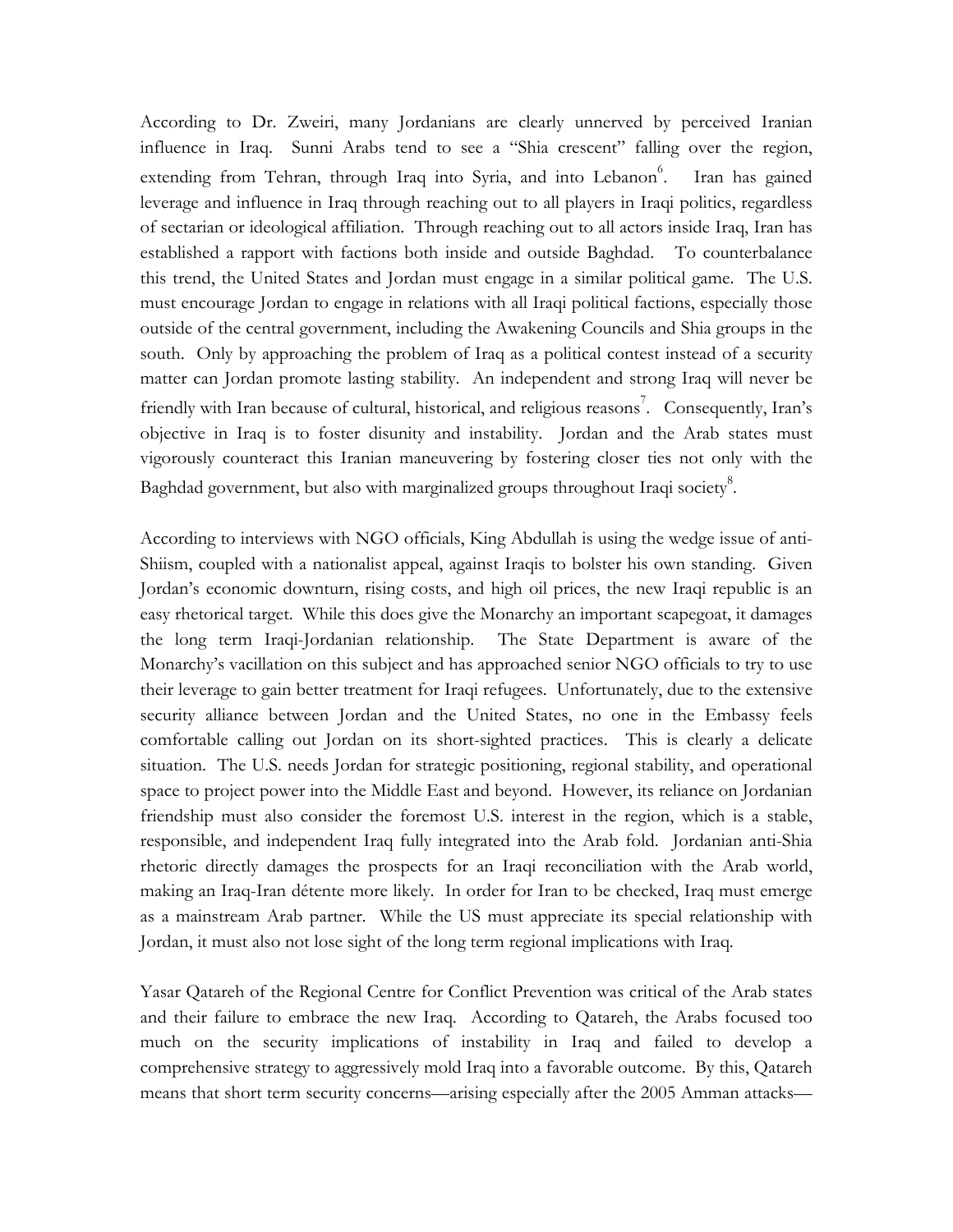completely dominated the strategic discourse in the Arab world and consequently the long term benefits to be won through intensive political engagement were lost in the wind. Indicative of this trend was the disastrous mistake on the part of King Abdullah of throwing together the entire Iraqi Shia community into the infamous "Shia Crescent." Such an inflammatory comment created resentment towards Jordan within Iraq and individuals who might otherwise have been sympathetic towards working with the Americans were dissuaded because King Abdullah had made clear that the Arabs saw no distinction between the many numerous Shia factions in Iraq. For the Arabs, the matter became a matter of security instead of one of politics—the Shia of Iraq represented Iranian influence and were consequently an enemy to be challenged instead of a diverse political group to be engaged on an individual basis. For the Arabs to serve their own long term interests, they need to place a much greater emphasis on political maneuvering in Iraq and less emphasis on cut and dry security issues.

As part of the quest for lasting stability in Iraq, the United States has expended a large amount of resources on Iraqi reconstruction. While direct United States reconstruction can be an effective part of our counterinsurgency strategy, direct aid (especially from the United States Army), often carries with it a negative connotation for local aid recipients. In addition, many international aid organizations are uncomfortable or unwilling to accept aid from the United States military out of a concern of losing their perceived neutrality. Many international organizations, such as the United Nations Office for Project Services Overseas (UNOPS), are desperately in need of funding to carry out Iraqi reconstruction and would welcome American aid money. However, the regulations governing UNOPS prevent it from receiving aid directly from the Department of Defense. A simple funding reallocation from DoD to the State Department—would allow organizations such as UNOPS to accept American money and implement the development projects that are so critical to fostering Iraqi self-determination and stability. Reallocating significant reconstruction funds from DoD to the State Department would not add any cost and would dramatically increase the utility of each dollar to win the battle for the Iraqi population<sup>9</sup>.

1 Bill Flink. The Embassy of the United States of America, Amman, Jordan. Personnal Communication. 17 June 2008.

4 Lasensky, Scott. "Jordan and Iraq." United States Institute of Peace. December 2006. 16 May 2008. <http://www.usip.org/pubs/specialreports/sr178.pdf>.

6 Dr. Mohammad Zweiri. Center for Strategic Studies. Personal Communication. 12 June 2008. 7 Ibid.

8 Yasar Qatarneh. Director, Regional Centre on Conflict Prevention. Personal Communication. 17 June 2008.

<sup>2</sup> Ibid.

<sup>3</sup> Ibid.

<sup>5</sup> Ibid.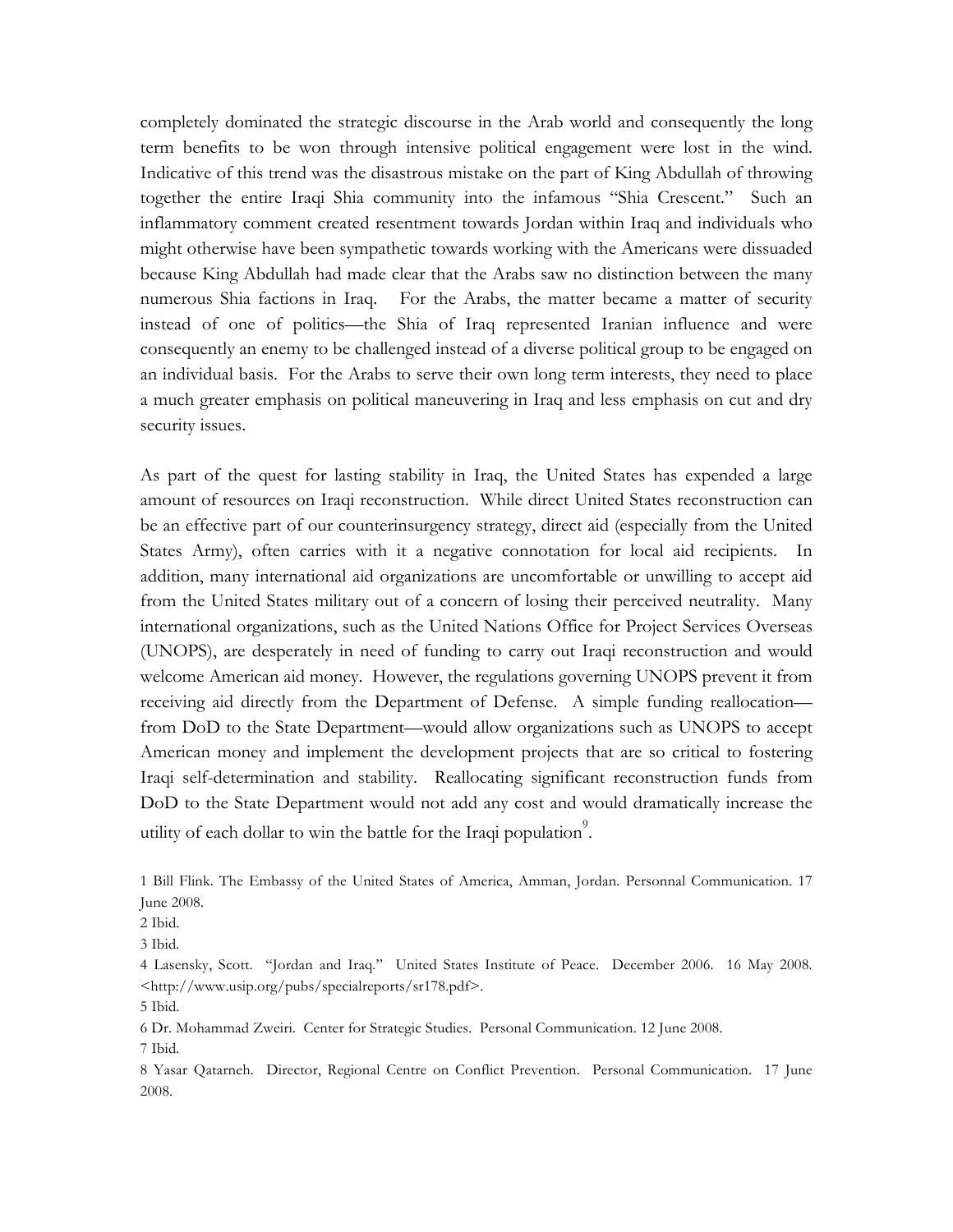9 Peter Sorensen, Director, Iraq Project Center, United Nations Office for Project Services Overseas. Personal Communication. 16 June 2008.

## **IRAQI REFUGEES IN JORDAN**

#### **INTRODUCTION**

Currently, ten percent of Iraq's population is externally displaced; the office of the United Nations High Commissioner for Refugees gives a high estimate of 2.2 million displaced Iraqis. That ten percent includes virtually every ethnic, religious, and socioeconomic group in Iraq. A large swath of this externally displaced population is held in limbo in Jordan, unable to work or go to school, with only a small percentage receiving just enough cash assistance and basic social services to survive. The inability to support their families, further their educations, or plan for their futures is demoralizing and a waste of valuable skills that could contribute to rebuilding Iraq. If the United States addresses the Iraqi refugee crisis in a wellthought, long-term plan, it can restore this human capital to Iraqi society. If it addresses the crisis poorly, Iraqis living in exile may have little to offer their country, if they return at all. Additionally, if the United States does not address the crisis well, it will leave its primary Arab ally with a large, unemployed, vulnerable and angry refugee population. By saddling Jordan with such a large burden and draining Iraq of its valuable human capital, the United States would leave the region worse off, both for its citizens and for US interests.

#### **BACKGROUND**

The first "wave" of Iraqi refugees entered Jordan in 1991 during the Gulf War; however, the number of Iraqis living in Jordan has sharply increased since the US-led war in Iraq that began in 2003, with most Iraqi refugees coming to Jordan after the Sumara mosque bombings in 2006. While the demographic trends are known, the actual number of Iraqis living in Jordan is a highly politicized issue and varies from source to source. The highest estimate sits at around one million, while the lowest is around 200,000. The US and Jordanian governments accept the 2007 findings of FAFO, a Norwegian organization commissioned by the Jordanian government, which argues that 450,000 Iraqis are living in Jordan. Most of these 450,000 are there illegally. Complicating the issue is that Jordan never signed the 1951 Refugee Convention, or its 1967 Protocol, which outlines specific rights and procedure for refugees; however, in 1998, Jordan did sign a Memorandum of Understanding with UNHCR, which allows Iraqis asylum seeker status, but not prima facie refugee status. Although UNHCR has made a Temporary Protection Regime that issues asylum seeker cards to Iraqis, the cards are not recognized by the government and provide Iraqis with no legal protection. As of June 2008, UNHCR had officially registered 53,227 Iraqis in Jordan.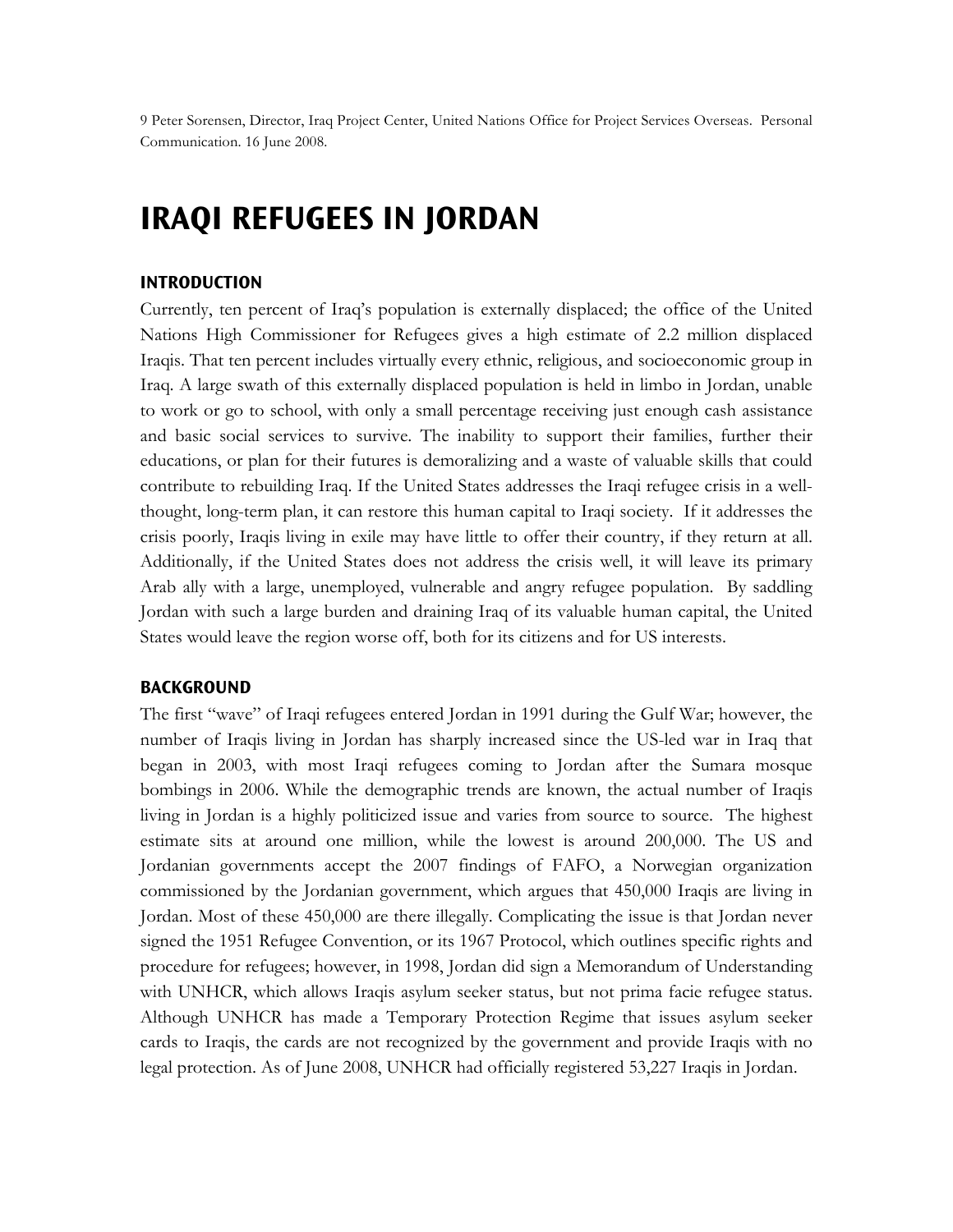Although the Jordanian government gives Iraqis slightly more privileges than other foreigners -- allowing them full access to education and the same access to healthcare as non-insured Jordanians, for example -- many Iraqis report discrimination and blocked access to these social services. Because most Iraqis are not legally residing in Jordan, they are unable to obtain work permits and must live on cash assistance distributed by NGOs like CARE International. Lack of legal status also means that most Iraqis live in fear of deportation; many do not seek work in the informal sector for fear of being arrested and forcibly returned to Iraq. For those Iraqis that are registered with UNHCR, the only legal solution is third-country resettlement. Yet many Iraqis wait in Jordan well past the six-month period demanded by the Jordanian government for resettlement, largely because the American and other countries' embassies are struggling to keep up with the huge demand for visa processing. The Jordanian government exhibits an understandable hesitation to implement a long term Iraqi population policy. Most Iraqis in Jordan wish to repatriate to a stable Iraq, or to resettle to a third country, but the realities of the security situation in Iraq, and the inability of UNHCR and third-country hosts to quickly resettle even the small percentage of Iraqis registered with UNHCR, indicates that most Iraqis will not be leaving Jordan in the near term.

### **RECOMMENDATION 1: ESTABLISH A SEMIANNUAL SURVEY**

The United States government should use its diplomatic channels to ensure the implementation of a semiannual, impartial survey of the numbers and characteristics of the post-2003 Iraqi refugee population.

The United States government should fund the implementation of a semiannual survey of displaced Iraqis in Jordan in order to allow for better implementation of any and all services. The US must recognize that influential stakeholders each have an interest in low or high numbers being accepted as official fact, and so it should make extra effort to ensure the impartiality and legitimacy of the findings. Recognizing that many segments of the Jordanian government believe that the maintenance of the status quo is in its best interest, the US must work through the numerous diplomatic channels that already exist to convince the government of the urgency that it treat the Iraqi population as a special refugee population. The US can best do this by:

- Funding the study through a third party, whether it is through a nongovernmental organization such as FAFO, or through a supranational organization, such as the United Nations Population Fund.
- Conducting the survey semiannually until Iraqis begin leaving Jordan in significant number.
- Involving Jordan in defining the focus of the survey and research.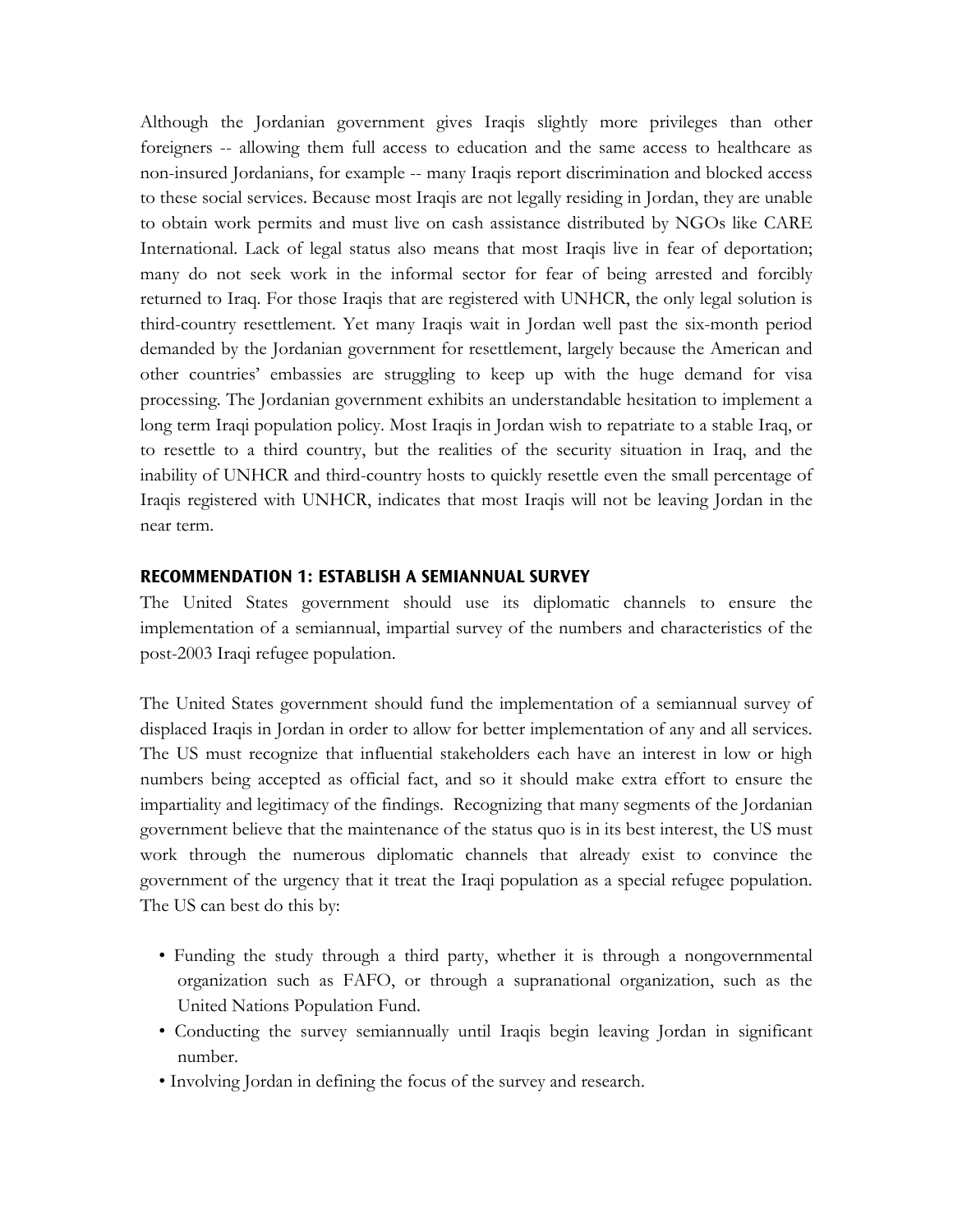## **RECOMMENDATION 2: NORMALIZE THE STATUS OF DISPLACED IRAQIS**

The United States should utilize its influence and provide conditional aid in order to ensure a protective status specifically for Iraqis in Jordan that includes the right to work.

Bearing in mind that the treatment of Iraqis in Jordan now will have implications for the future stability of the Iraqi state, the US should propose and back a temporary protection status for externally displaced Iraqis in Jordan. It should include protections similar to the 1998 Memorandum of Understanding and the 2003 temporary protection status instituted by UNHCR but not agreed to by the Government of Jordan. At a minimum, it should alleviate fears of deportation, provide legal guarantee of access to services, access to secondary education, and continued access to primary education. Potentially through the provision of these resources, the US should also work with Jordan to find avenues to utilize the Iraqi human capital in Jordan (e.g. allowing doctors to work in health clinics for Iraqi refugees, allowing teachers to organize schools…), thereby helping both Jordan and the Iraqi refugees. The United States can do this by:

- Pushing for protective status to be extended to those Iraqis who have come to Jordan since conflict ensued in 2003, including all Iraqis facing generalized violence should they return to Iraq, and not just those who specifically fall under the definition of a refugee under the 1951 Convention or its 1967 Protocol;
- Accepting the commensurate costs of registering Iraqis into this temporary protection status and asking UNHCR to implement the registration process;
- Utilizing US clout and influence in order to make this legal status a reality, and providing a substantial, conditionalized aid package to the Government of Jordan in order to offset the costs to the Jordanian economy, primarily arising from Jordan's already high inflation level of 15 percent.
- Supporting equal rights for Iraqis to compete with other foreigners for work permits, as well as supporting a non competitive work permit that allows Iraqis to work in Jordan until stability resumes in Iraq and repatriation can occur.

## **RECOMMENDATION 3: IMPROVE PROCESSING OF US RESETTLEMENT REQUESTS**

The United States government must meet its commitments to Iraqis that have worked with the US government and military in Iraq. It must use full diplomatic force in Jordan to fulfill the annual quotas prescribed by Defense Authorization Act of 2008 and streamline the process of resettlement of the caseloads given to the embassy by UNHCR.

The US should live up to its commitment to resettle 30,000 Iraqis in the next five years; additionally, it should fill the Defense Authorization Act quota of an annual 5,000 Iraqis who have assisted US military efforts. The US should commit to resettle a total of 110,000 Iraqis in the next ten years, including the annual 5,000 Defense Authorization Act quota. To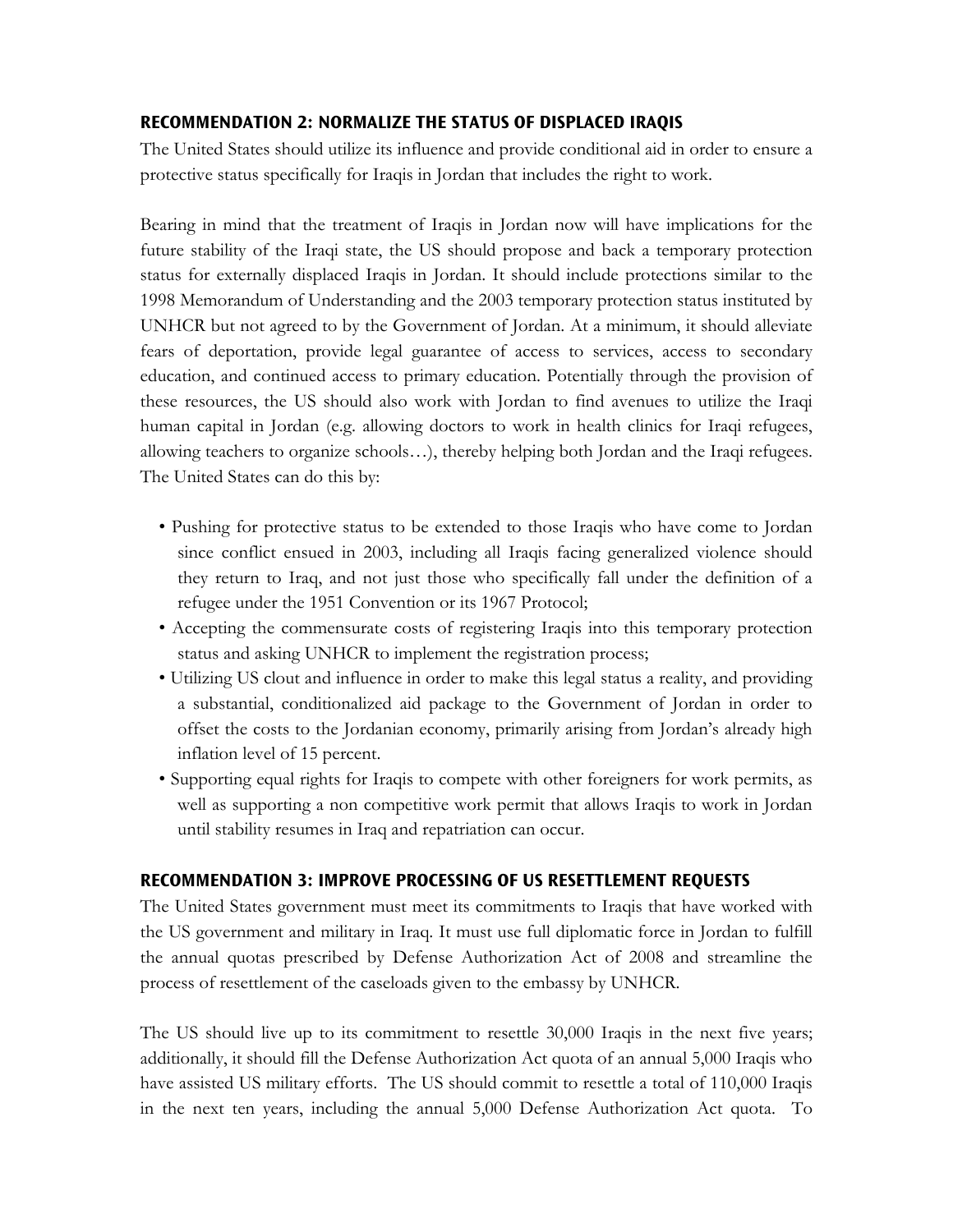accomplish this, the United States must improve its ability to quickly and efficiently process Iraqis eligible for resettlement in the US through the US Embassy in Amman.

- The United States must increase staff at the Embassy to better handle the volume of cases identified by UNHCR. The backlog is best addressed with increased midlevel Department of Homeland Security staffing on site in Amman.
- The United States should reconsider the Patriot Act of 2001 and Real ID Act of 2005 (the material support laws), granting asylum to any refugee or asylum seeker whose support for terrorism was coerced, unintentional, or inconsequential.
- The United States should encourage a public information campaign to better inform Iraqis of the nuances of UNHCR programs and support, and the levels of legal and illegal status Iraqis can have in Jordan. The United States should encourage UNHCR to distribute informational pamphlets and conduct door-to-door informational campaigns in neighborhoods with high levels of Iraqi refugees.
- Additionally, the US should push UNHCR to explicitly outline to Iraqis what asylum seeker status entails and what rights it affords and does not afford.

## **RECOMMENDATION 4: IMPROVE QUALITY OF AND ACCESS TO HEALTH CARE FOR IRAQI REFUGEES IN JORDAN**

The United States should implement a two-sided funding plan focused on both a long-term build-up of the Jordanian health care system and a short-term emergency response.

The United States should support the World Health Organization (WHO) as the best-placed technical agency to coordinate governmental and non-governmental efforts in health care for Iraqis living in Jordan. The United States can provide the projected funds to implement the WHO's working plan to scale up the Jordanian health system to tackle the needs of the Iraqis while building a long-lasting system that will ultimately see Jordanians as the primary beneficiaries.

The United States has given Jordan \$1.7 million to handle health care needs of Iraqis to date. The World Health Organization has been working with the Ministry of Health to ease the medical prices on Iraqis living in Jordan. The United States can provide the projected funds to implement the WHO's working plan to scale up the Jordanian health system to tackle the needs of both Iraqis and Jordanians. The projected WHO budget for FY 2008 is \$9.6 million, of which 29 percent has already been met by funds from the international community. The United States should provide the remainder of the funding, given the level of commitment thus far, which has also included \$1.4 million to the WHO for pharmaceutical drugs for Iraqis. This funding will also upgrade the system to benefit all Jordanians for long term development efforts while addressing the immediate needs of Iraqis displaced within Jordan.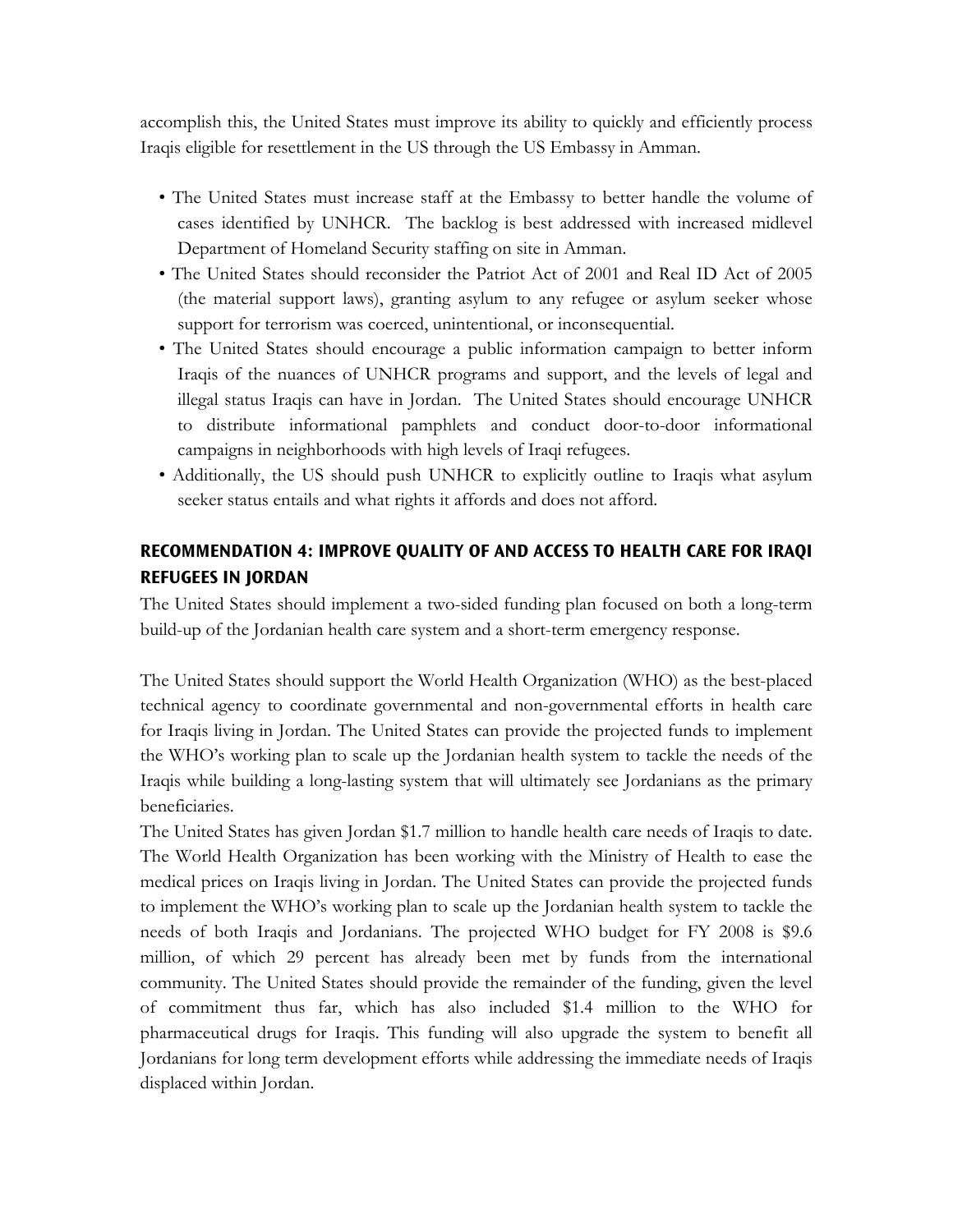The United States should implement this two-sided funding plan by:

- Provide full funding to the WHO Jordan for fiscal year 2009 to implement programming that will build up the Jordanian system as a whole, enabling targeted service to Iraqis specifically via access to secondary and tertiary care for chronic illnesses, access to mental and psychosocial care, strengthening surveillance and information systems, and technical support for inter-agency coordination between the governmental and non-governmental sector.
- At the same time, the US should support those NGOs that are in operation exclusively for the Iraqi population displaced within Jordan. Among these are Caritas, Save the Children and CARE International. These health programs and clinics serve the Iraqi population most effectively as they waive the "foreign guest" fees placed by the Government of Jordan on Iraqis who have been displaced. Also, these clinics are best suited to address the immediate health needs of Iraqis as they are within the communities of the displaced, provide a safe space and are well known to Iraqis.
- Support the health efforts of international and national non-government organizations (NGOs) that lack the continuous funding to continue emergency and essential health services specifically for Iraqis as a short term provision while WHO - GoJ efforts are being implemented.

## **SUPPORTING EVIDENCE**

The above recommendations derive their validity from the major themes and concerns highlighted by the different stakeholders in the displaced Iraqi situation. While government officials, international non-governmental organizations (NGOs), and displaced Iraqis had different priorities and concerns based on their interests and areas of work, there were several overwhelming themes voiced by all.

Firstly and most importantly, there was a general consensus that accounting for the number of displaced Iraqis currently in Jordan was a difficult and incomplete task. Governmental officials, such as spokesmen for the Ministry of International Cooperation and Planning noted that, while the FAFO study was commissioned by the government, the psychological status of displaced Iraqis and their legal statuses attributed to projection of such varying numbers as 150,000 (FAFO Sutdy) and 450,000 (government press release and official number). From the perspective of non-governmental organizations on the ground, such as ICRC, UNHCR, WHO, and CARE International, the lack of a comprehensive survey of the population hindered the efforts of the organizations in providing aid to displaced Iraqis and to the Jordanian government. This concern was beyond attributing a number to the population and included the need for demographic data such as health status, educational level, mental state, and current economic status. Without this vital information, donations from the international community via the UN and from the US government potentially go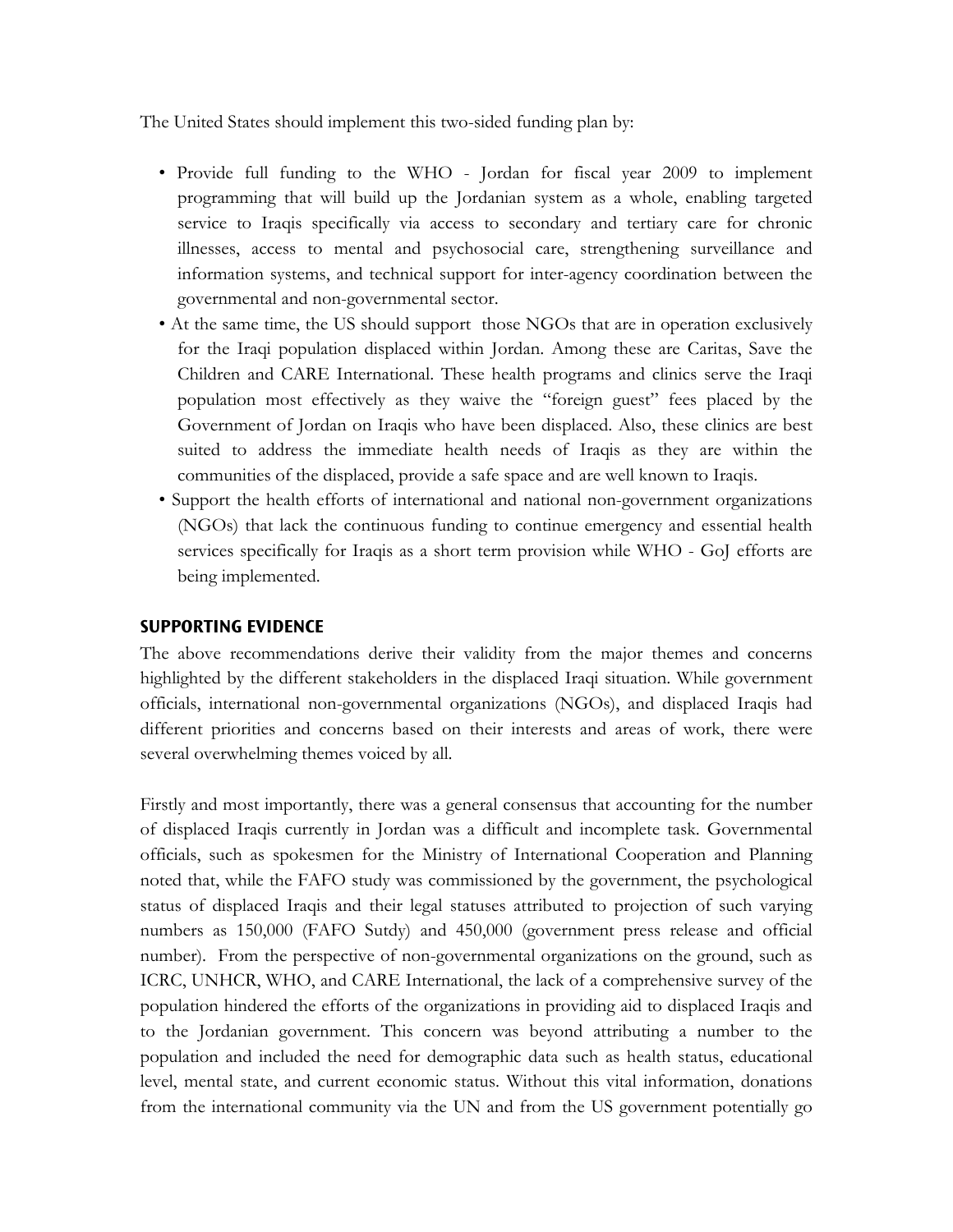wasted due to misallocation of funds in programs that do not have sufficient background on the population living in Jordan.

While on the one hand recommending any sort of aid to the Jordanian government or to private international NGOs depends on first knowing how many displaced Iraqis there are and assessing their needs, the evidence highlighting that the US can do more to aid the Iraqis already identified by the government and NGOs compels the need for recommendation two. UNHCR, in conjunction with the government of Jordan with which it has a Memorandum of Understanding to provide durable solutions to Iraqis with refugee status, impressed the need for more logistical and monetary support for its work. While funding for UN agencies is a continual struggle dependent on state willingness and capabilities, the US has a clear path of action in this realm because there are already thousands of identified displaced Iraqis under the watch of UNHCR who are waiting to be processed by the US Embassy. US Embassy personnel echoed that processing visas for resettlement or voluntary repatriation of the small number (11 percent of all Iraqis in Jordan) of refugee-status Iraqis took many months due to coordination with the State Department. Increasing personnel onsite in Jordan would expedite the process and legitimize US support of concrete action since the UNHCR is the only legal NGO to provide relief of Iraqi refugees. Given the Jordanian government's concern of national security as paramount to human security of displaced Iraqis, the US has little room to maneuver aid via any channels other than through the government (including through UNHCR). Thus, providing as much needed support to process the claims of already-identified refugees gives the US a narrow plan of action that is easily executable.

However, despite what US embassy personnel alluded to as a tricky balance between wanting to comprehensively address the Iraqi situation and complying with the Jordanian governments security concerns and terms of aid allocation, the US must use all leverage possible to address the legal status of displaced Iraqis. Senior government officials conceded that the immigrant status of Iraqis – whether they are legally refugees under UNHCR mandates or not – is the only politically viable option short of closing borders – an illegal action under the Geneva Conventions. Furthermore, the continued lament concerning the lack of natural resources and the growing number of unemployed young people impressed the sentiment that most Jordanians cannot be asked to give more to help displaced Iraqis (Judeh, Shraideh). Indeed, Jordanians, as echoed by community-based NGO leaders, feel that Jordan is already doing more than her neighbors in aiding Iraqis and believe the US is the duty holder in the situation (MIZAN). Meanwhile, testimonies of Iraqis living in idle with no work and in fear of deportation and of an unknown future compel a recommendation whereby the US leverage its position as a benefactor to Jordan and lobby for normalized, protective status of displaced Iraqis within Jordan (refugee interviews). While conditioning aid would be the most efficient way to ensure that Iraqis can at least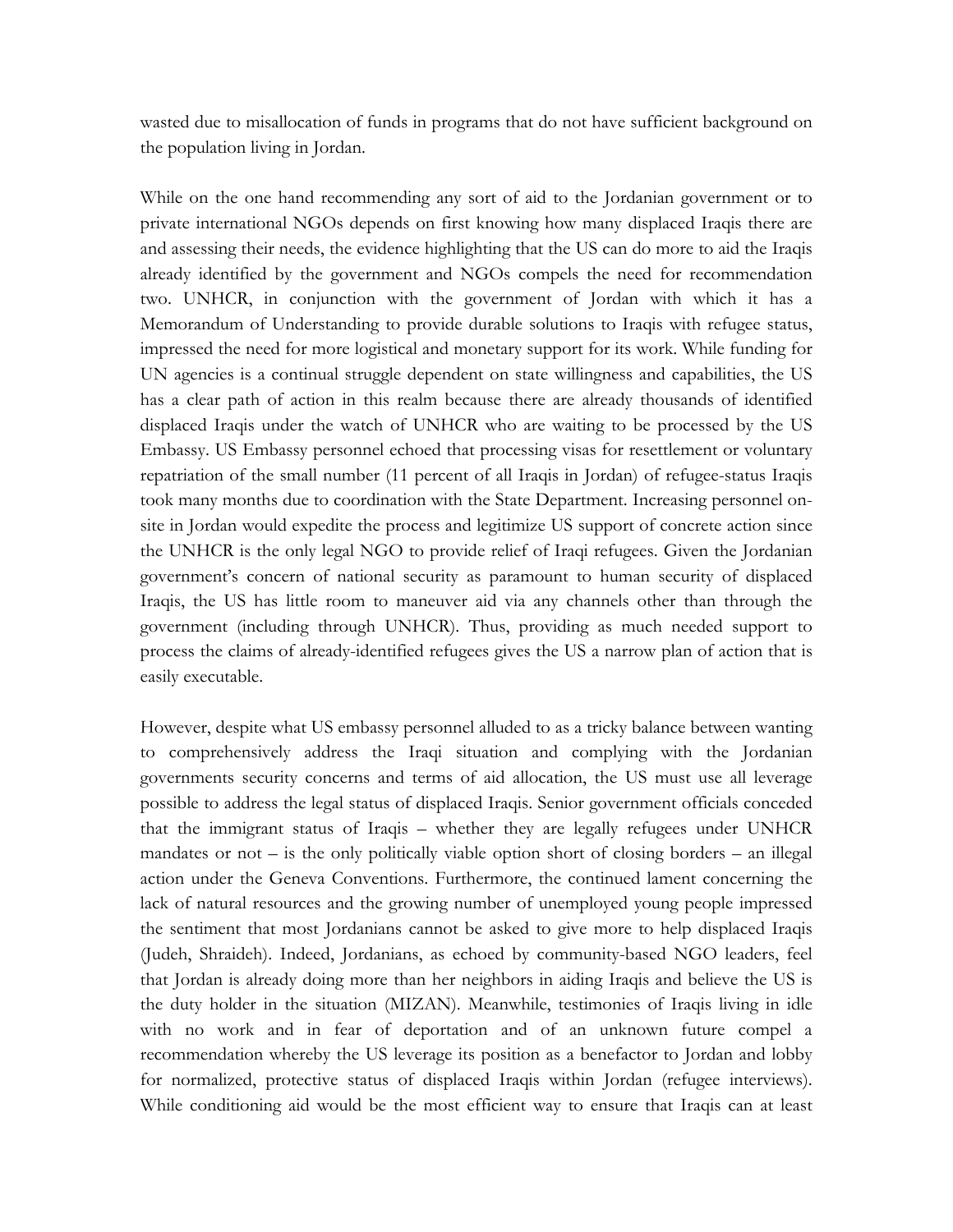access education, healthcare, and limited housing and job markets, that senior officials complained that the US did not give any specific FY2007 funds for government administered assistance to Iraqis highlights the US current lack of any policy dealing with the issue of status (Shraideh).

Despite the normalization of legal status standing in the way of ensuring the well being of displaced Iraqis in Jordan, the government of Jordan has turned a blind eye to private international NGOs' relief works targeted at Iraqis. This is crucial aspect of the displaced Iraqi situation in Jordan that the US government can use to an advantage in channeling aid and support to the population. In the realm of education, several UN bodies, notably UNICEF was able to convince the government of Jordan to allow Iraqi children to attend school. This prompted huge support among donor states and won the approval of the government of Jordan because the funding went to build up the educational system as a whole, even as it was aiding Iraqis specifically. This provides a key lesson in addressing Iraqi needs: when trying to deliver vital services to Iraqis, programming must be directed to building up the Jordanian system as a whole, aiding vulnerable Jordanians as well (UNHCR, Shraideh, ICRC).

Thus, drawing from the lesson of the education struggle, recommendation four attempts to copy the same success in the provision of healthcare. Not surprisingly, displaced Iraqis testified health issues and expenses as one of the most important factors to deteriorating lifestyle and well being. This is especially true for mental health deterioration, which itself poses further difficulties as it is a stigma in Arab society (ICRC, CARE International, WHO). The WHO, which is best placed as a technical assistance body to build up the Jordanian healthcare system as a whole while aiding displaced Iraqi needs, emphasized the lack of information of Iraqis' health status as hindering the effectiveness of WHO programming to help all of Jordan's vulnerable populations. Budgetary constraints constitute the bulk of WHO's concerns in properly addressing the Jordanian government's desire to upgrade their public system and the international community's concern in helping displaced Iraqis get sufficient access to adequate healthcare. With only 29 percent of its \$9.2 million budget met in FY2008, neither the people of Jordan or the displaced Iraqis will benefit from an upgraded Jordanian health system as a whole.

## **THE WAY FORWARD**

The Iraqi refugee crisis should be addressed in such a way that Iraqis living in Jordan are able to return and positively contribute to Iraq's reconstruction. Since it is likely that most Iraqis in Jordan will remain there for the short term, they should be able to live with a sense of normalcy – full access to education, access to affordable and non-discriminative healthcare, some ability to support themselves, some type of legal and recognized status, and timely third-country resettlement for those who qualify. In return, the US needs to offset the strain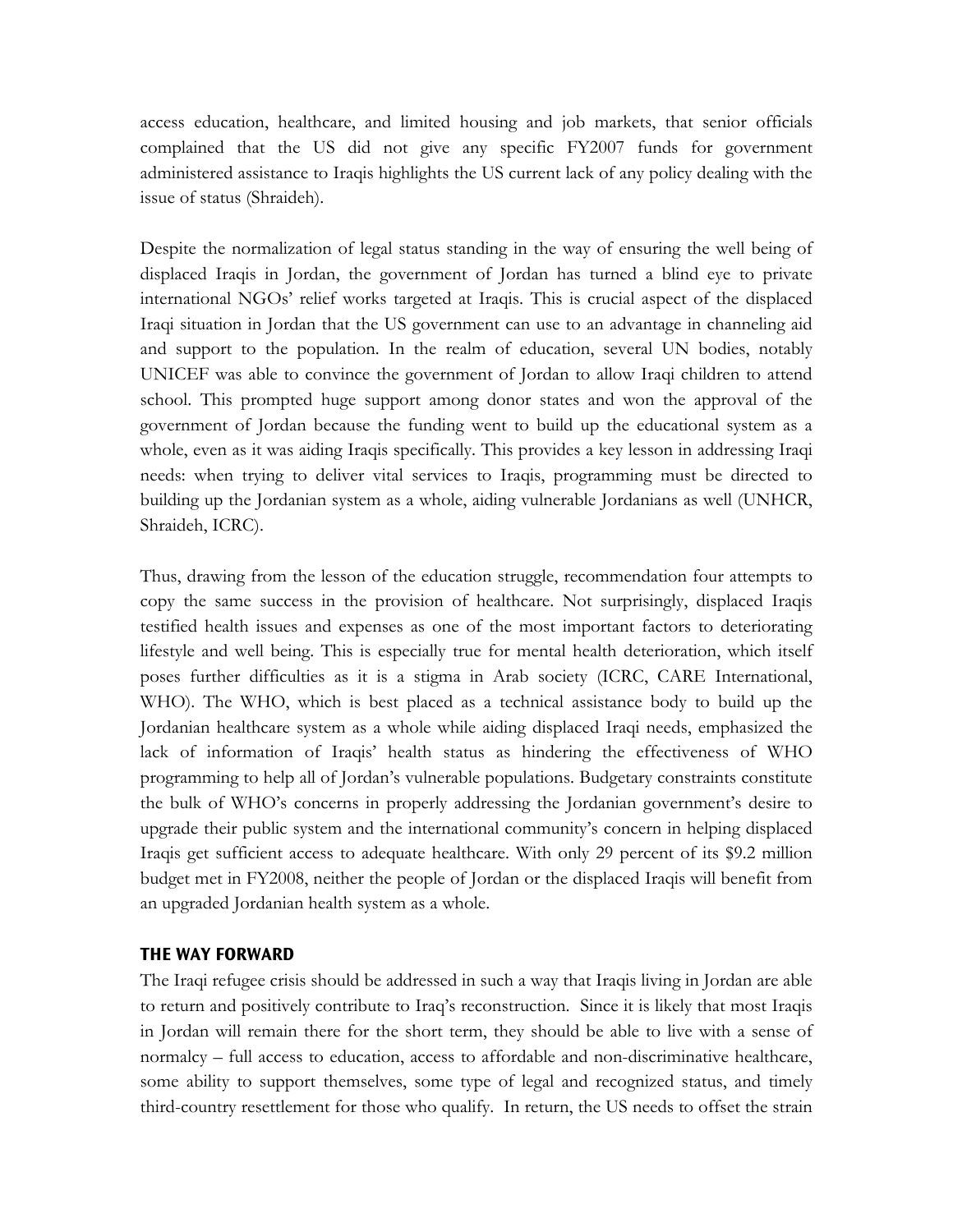on Jordanian services and the economy. Once stability begins to return to Iraq, Iraqis should begin returning as soon as possible. Those who have not yet returned should be living with a sense of normalcy, but should be preparing to resume their lives and places in Iraqi society. The US should live up to its commitment to resettle 30,000 Iraqis in the next five years; additionally, it should fill the Defense Authorization Act quota of an annual 5,000 Iraqis who have assisted US military efforts. The US should commit to resettle a total of 110,000 Iraqis in the next ten years, including the annual 5,000 Defense Authorization Act quota. In the long term, most Iraqis should have returned to Iraq from Jordan to contribute to a strong society and continued security and stability in their country. Iraqis living in the United States should be fully integrated into society. Parallel systems, and those that serve Iraqis exclusively, should not be put into place. Rather, long term solutions should be utilized that leave Jordan with a stronger social services system for addressing the needs of poor Jordanians.

#### Interviews conducted:

- US Embassy in Amman
	- -- Ambassador David Hale
	- -- Phil Frayne Public Affairs Officer
	- -- Ben Ball Deputy Political Officer
	- -- Duffy Winters Economics Officer
	- -- Dana Mansuri Deputy Director of USAID Mission to Jordan
	- -- LTC David Womack Department of Military Assistance Program Office
	- -- SA Andrew Schad Director of Force Protection Detachment
	- -- Katie Schaefer Office of Public Affairs
- Eva Abu Halaweh Executive Director of Mizan, Law Group for Human Rights
- Harriet Dodd Director, CARE International Jordan
- Mohammed Abu Rumman Journalist & Head of Research, *Al-Ghad* Arabic Daily
- Dr. Hassan Barari Researcher, Center for Strategic Studies, University of Jordan
- Dennis Walto Country Director for Jordan and Lebanon, Save the Children
- Dr. Hassan Al-Momani Director, International Studies Program, University of Jordan
- Dr. Rula Qawas Director, Center for Women's Studies, University of Jordan
- Mohammed Khalil Program Manager, Friedrich Ebert Stiftung (German non-profit
	- organization to promote development of democracy and civil society)
- USAID Technical Programs Team
	- -- Kathryn Stevens Directior, Office of Program Management, USAID
	- -- Laura Slobey Team Leader, Population and Family Health, USAID
	- -- David Bruns Team Leader, Social Sectors Office, USAID
	- -- Steve Gonyea Directior, Office of Economic Growth, USAID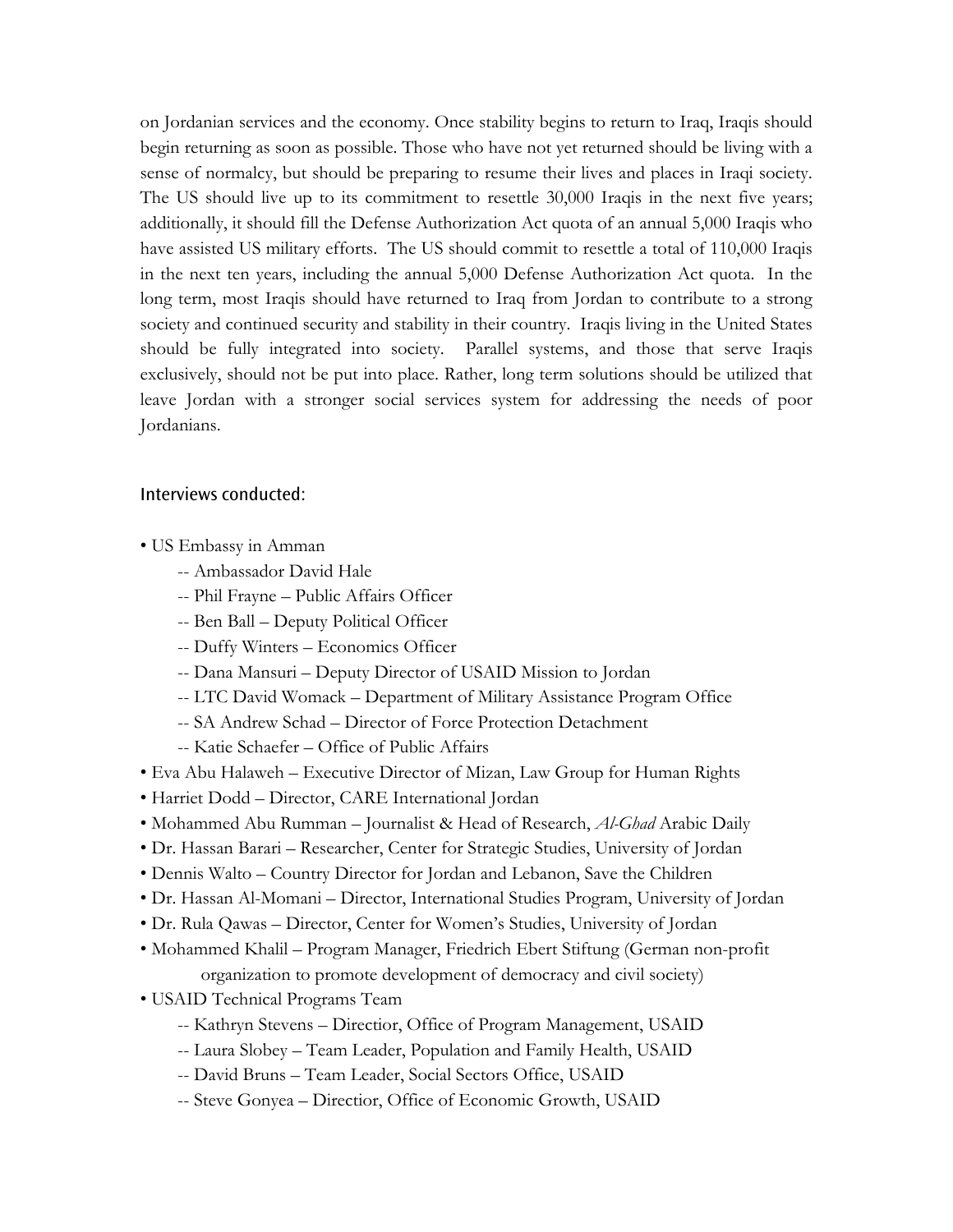-- Kenana Amin – Office of Program Management, USAID

- Dr. Tawfique Hasou Director of Research, Jordan Institute of Diplomacy
- Oraib Al Rantawi Director, Al Quds Center for Political Studies
- Dr. Mahjoob Zweiri Researcher, Center for Strategic Studies, University of Jordan
- H.E. Mr. Nasser Judeh Minister of State for Media Affairs and Communication, Prime Ministry, Government of Jordan
- Vince Raimondi Director, Iraq Support Unit, US Embassy in Jordan
- H.E. Mr. Nasser Shraideh Secretary General, Ministry of Planning and International Cooperation, Government of Jordan
- Feda Ghraibeh Director, Coordination Office for Iraqi Reconstruction, Ministry of Planning and International Cooperation, Government of Jordan
- Dr. Ayman Khalil Director, Center for Research on Arms Control and Security, Arab Institute for Security Studies, University of Jordan
- Brett Walker Intern, Center for Research on Arms Control and Security, Arab Institute for Security Studies, University of Jordan
- Jameel Al-Nimri political analyst and columnist, *Al-Arab Al Yawm* Daily Arabic Newspaper
- Matar Saqer Public Information Officer, UNRWA
- Dr. Abdul Latif Arabiyat Former Secretary General, Islamic Action Front (IAF)
- Dr. Hashim Elzein Elmousaad Head of Mission, WHO Jordan
- Yasar Qatarneh Director, Regional Center on Conflict Prevention
- Hani Hourani Director, Al Urdun Al Jadid Research Center
- Kim Gordon-Bates Deputy Head of Delegation, ICRC Jordan
- Caroline Douilliez-Sabouba Head of Project Women and War, Iraq Delegation, ICRC Jordan
- Raja Allawi Iraq Delegation, ICRC Jordan
- Mr. Bashir Abu Jamous Governance Analyst, UNDP Jordan
- Mouin Rabbani Independent Analyst and Former Analyst, Middle East Program, International Crisis Group
- Ziad Ayad Associate Research Officer in the Public Information Unit, UNHCR
- Dana Bajjali Mass Information Assistant in the Public Information Unit, UNHCR
- Iraqi refugees in Jordan
	- -- Widow with four young children
	- -- Mother with three disabled daughters
	- -- Wife of disappeared Iraqi translator with three children
	- -- Wife with three children and a husband who has disappeared
	- -- Sabayean woman
	- -- Iraqi youths Save the Children Youth Programming, Nuzha Office
- Ahmed Drua Jordan Public Security Directorate
- Peter Krogh Sorensen Director, UNOPS Jordan